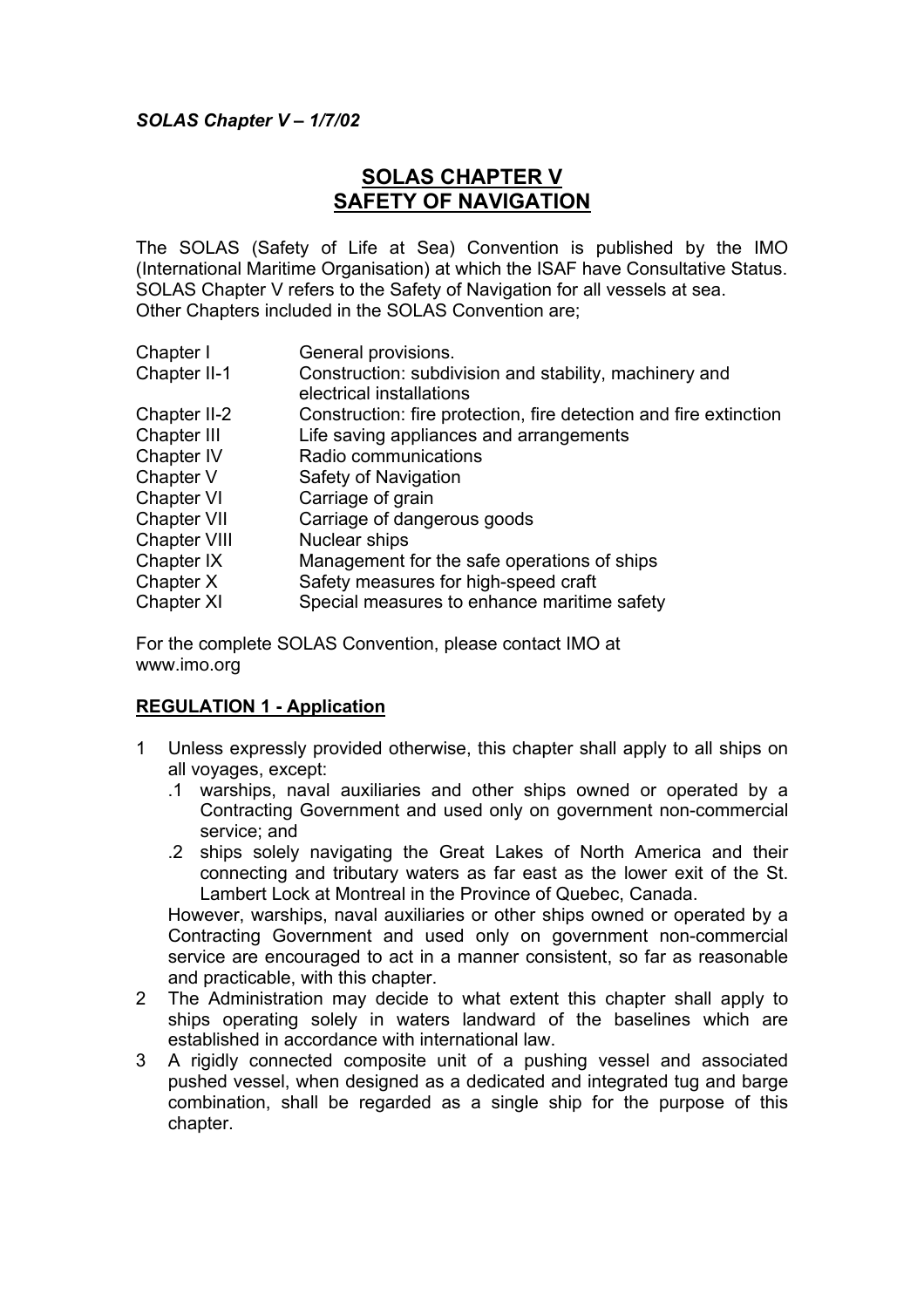- 4 The Administration shall determine to what extent the provisions of regulations 15, 16, 17, 18, 19, 20, 21, 22, 23, 24, 25, 26, 27 and 28 do not apply to the following categories of ships:
	- .1 ships below 150 gross tonnage engaged on any voyage;
	- .2 ships below 500 gross tonnage not engaged on international voyages; and
	- .3 fishing vessels.

## **REGULATION 2 - Definitions**

For the purpose of this chapter:

- 1 *Constructed* in respect of a ship means a stage of construction where:
	- .1 the keel is laid; or
	- .2 construction identifiable with a specific ship begins; or
	- .3 assembly of the ship has commenced comprising at least 50 tonnes or 1% of the estimated mass of all structural material whichever is less.
- 2 *Nautical chart* or *nautical publication* is a special-purpose map or book, or a specially compiled database from which such a map or book is derived, that is issued officially by or on the authority of a Government, authorized Hydrographic Office or other relevant government institution and is designed to meet the requirements of marine navigation.\*
- 3 *All ships* means any ship, vessel or craft irrespective of type and purpose.

\* Refer to appropriate resolutions and recommendations of the International Hydrographic Organization concerning the authority and responsibilities of coastal States in the provision of charting in accordance with regulation 9.

## **REGULATION 3 - Exemptions and equivalents**

- 1 The Administration may grant general exemptions to ships without mechanical means of propulsion from the requirements of regulations 15, 17, 18, 19 (except 19.2.1.7), 20, 22, 24, 25, 26, 27 and 28.
- 2 The Administration may grant to individual ships exemptions or equivalents of a partial or conditional nature, when any such ship is engaged on a voyage where the maximum distance of the ship from the shore, the length and nature of the voyage, the absence of general navigational hazards, and other conditions affecting safety are such as to render the full application of this chapter unreasonable or unnecessary, provided that the Administration has taken into account the effect such exemptions and equivalents may have upon the safety of all other ships.

### **REGULATION 4 - Navigational warnings**

Each Contracting Government shall take all steps necessary to ensure that, when intelligence of any dangers is received from whatever reliable source, it shall be promptly brought to the knowledge of those concerned and communicated to other interested Governments.\*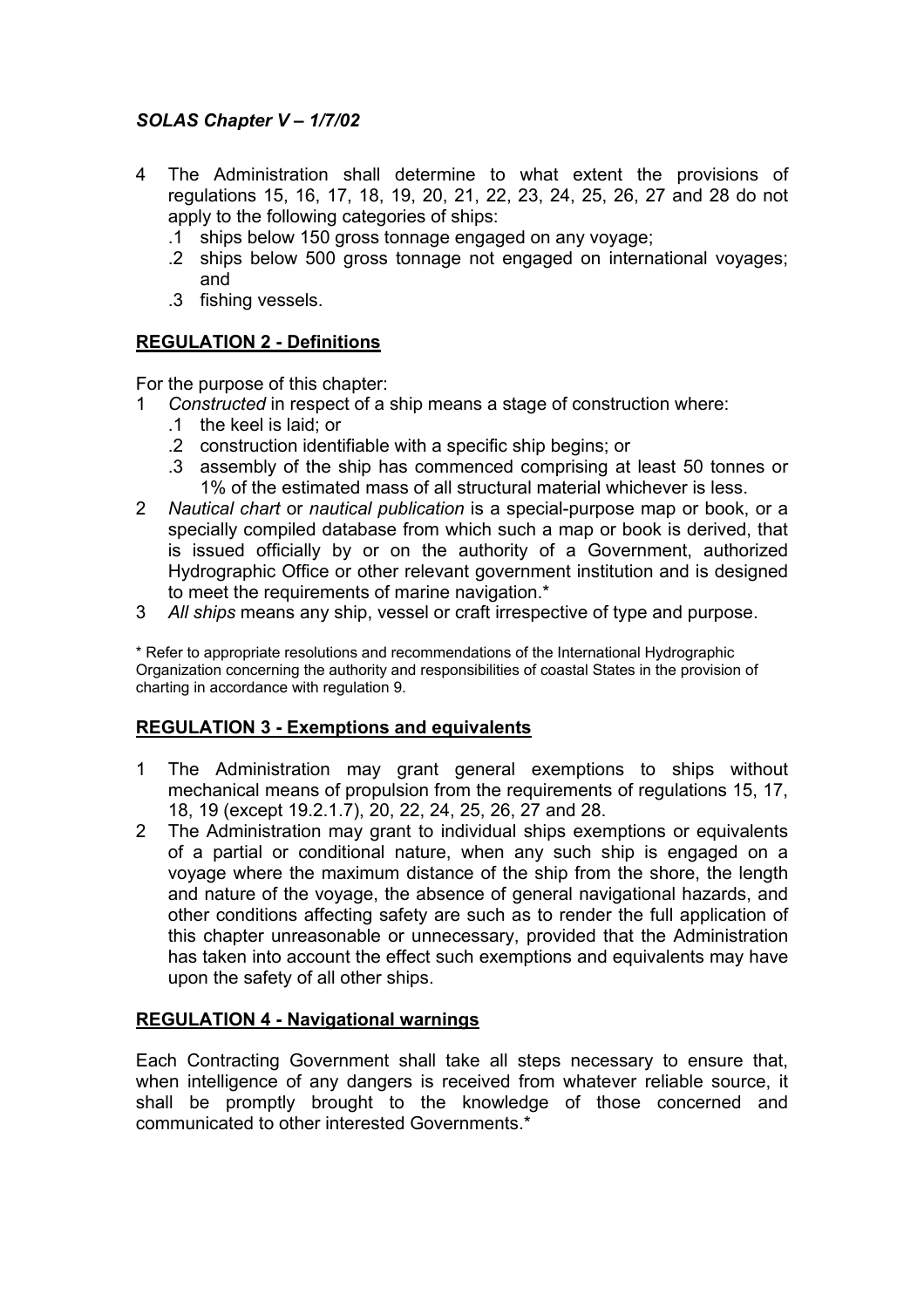\* Refer to the Guidance on the IMO/IHO World-Wide Navigational Warning Service adopted by the Organization by resolution A.706(17), as amended.

### **REGULATION 5 - Meteorological services and warnings**

- 1 Contracting Governments undertake to encourage the collection of meteorological data by ships at sea and to arrange for their examination, dissemination and exchange in the manner most suitable for the purpose of aiding navigation\*\*\*. Administrations shall encourage the use of meteorological instruments of a high degree of accuracy, and shall facilitate the checking of such instruments upon request. Arrangements may be made by appropriate national meteorological services for this checking to be undertaken, free of charge to the ship.
- 2 In particular, Contracting Governments undertake to carry out, in cooperation, the following meteorological arrangements:
	- .1 to warn ships of gales, storms and tropical cyclones by the issue of information in text and, as far as practicable graphic form, using the appropriate shore-based facilities for terrestrial and space radiocommunications services.
	- .2 to issue, at least twice daily, by terrestrial and space radiocommunication services\*\*\*\*, as appropriate, weather information suitable for shipping containing data, analyses, warnings and forecasts of weather, waves and ice. Such information shall be transmitted in text and, as far as practicable, graphic form including meteorological analysis and prognosis charts transmitted by facsimile or in digital form for reconstitution on board the ship's data processing system.
	- .3 to prepare and issue such publications as may be necessary for the efficient conduct of meteorological work at sea and to arrange, if practicable, for the publication and making available of daily weather charts for the information of departing ships.
	- .4 to arrange for a selection of ships to be equipped with tested marine meteorological instruments (such as a barometer, a barograph, a psychrometer, and suitable apparatus for measuring sea temperature) for use in this service, and to take, record and transmit meteorological observations at the main standard times for surface synoptic observations (i.e. at least four times daily, whenever circumstances permit) and to encourage other ships to take, record and transmit observations in a modified form, particularly when in areas where shipping is sparse.
	- .5 to encourage companies to involve as many of their ships as practicable in the making and recording of weather observations; these observations to be transmitted using the ship's terrestrial or space radiocommunications facilities for the benefit of the various national meteorological services.
	- .6 the transmission of these weather observations is free of charge to the ships concerned.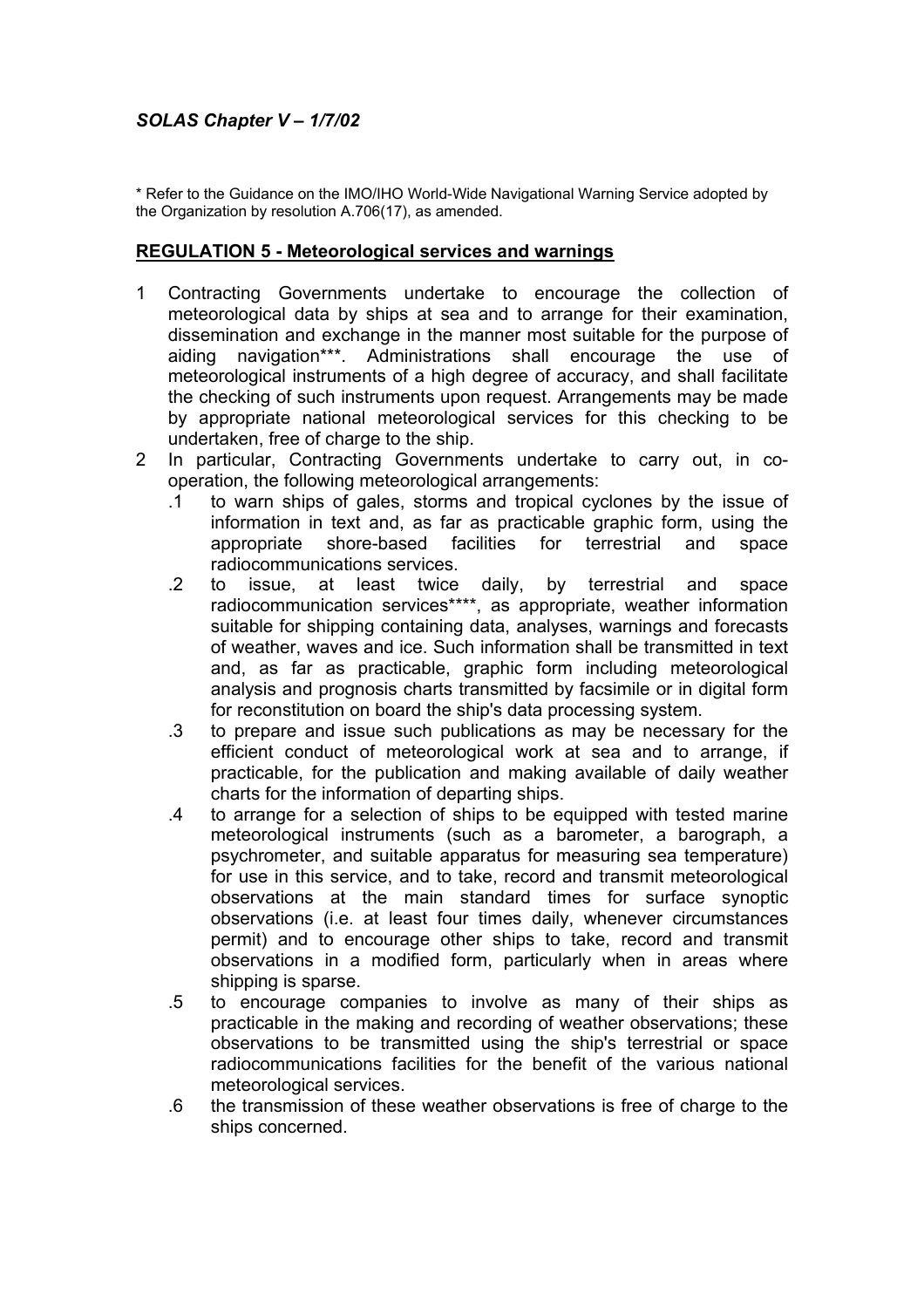- .7 when in the vicinity of a tropical cyclone, or of a suspected tropical cyclone, ships should be encouraged to take and transmit their observations at more frequent intervals whenever practicable, bearing in mind navigational preoccupations of ships' officers during storm conditions.
- .8 to arrange for the reception and transmission of weather messages from and to ships, using the appropriate shore-based facilities for terrestrial and space radiocommunications services.
- .9 to encourage masters to inform ships in the vicinity and also shore stations whenever they experience a wind speed of 50 knots or more (force 10 on the Beaufort scale).
- .10 to endeavour to obtain a uniform procedure in regard to the international meteorological services already specified, and as far as practicable, to conform to the technical regulations and recommendations made by the World Meteorological Organization, to which Contracting Governments may refer, for study and advice, any meteorological question which may arise in carrying out the present Convention.
- 3 The information provided for in this regulation shall be furnished in a form for transmission and be transmitted in the order of priority prescribed by the Radio Regulations. During transmission "to all stations" of meteorological information, forecasts and warnings, all ship stations must conform to the provisions of the Radio Regulations.
- 4 Forecasts, warnings, synoptic and other meteorological data intended for ships shall be issued and disseminated by the national meteorological service in the best position to serve various coastal and high seas areas, in accordance with mutual arrangements made by Contracting Governments, in particular as defined by the World Meteorological Organization's System for the Preparation and Dissemination of Meteorological Forecasts and Warnings for the High Seas under the Global Maritime Distress and Safety System (GMDSS).

\*\*\* Refer to the Recommendation on weather routeing adopted by the Organization by resolution A.528(13).

\*\*\*\* Refer to regulations IV/7.1.4 and IV/7/1.5.

### **REGULATION 6 - Ice Patrol Service**

- 1 The Ice Patrol contributes to safety of life at sea, safety and efficiency of navigation and protection of the marine environment in the North Atlantic. Ships transiting the region of icebergs guarded by the Ice Patrol during the ice season are required to make use of the services provided by the Ice Patrol.
- 2 The Contracting Governments undertake to continue an ice patrol and a service for study and observation of ice conditions in the North Atlantic. During the whole of the ice season, i.e. for the period from February 15th through July 1st of each year, the south-eastern, southern and south-western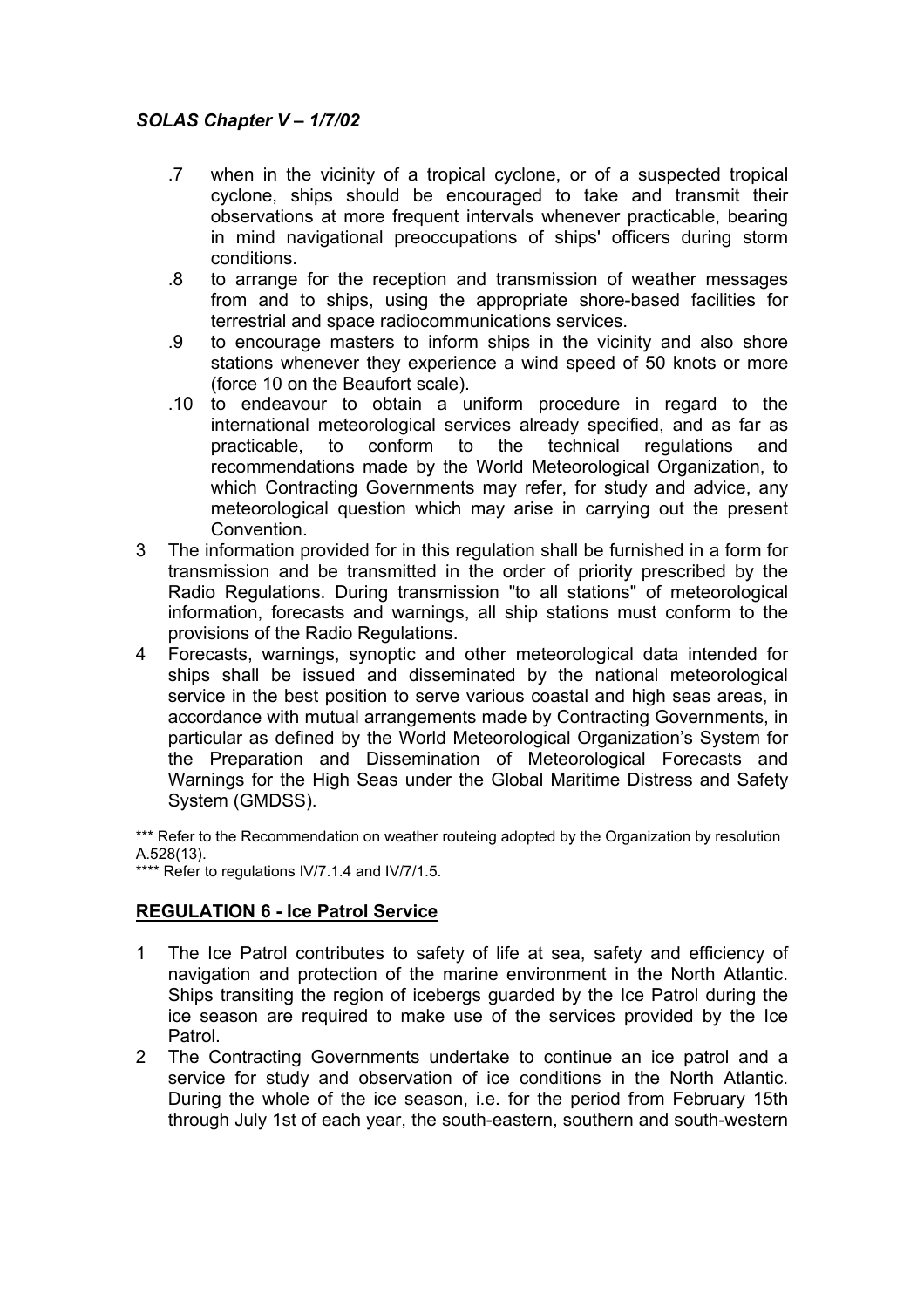limits of the region of icebergs in the vicinity of the Grand Banks of Newfoundland shall be guarded for the purpose of informing passing ships of the extent of this dangerous region; for the study of ice conditions in general; and for the purpose of affording assistance to ships and crews requiring aid within the limits of operation of the patrol ships and aircraft. During the rest of the year the study and observation of ice conditions shall be maintained as advisable.

- 3 Ships and aircraft used for the ice patrol service and the study and observation of ice conditions may be assigned other duties provided that such other duties do not interfere with the primary purpose or increase the cost of this service.
- 4 The Government of the United States of America agrees to continue the overall management of the ice patrol service and the study and observation of ice conditions, including the dissemination of information therefrom.
- 5 The terms and conditions governing the management, operation and financing of the Ice Patrol are set forth in the Rules for the management, operation and financing of the North Atlantic Ice Patrol appended to this chapter which shall form an integral part of this chapter.
- 6 If, at any time, the United States and/or Canadian Governments should desire, to discontinue providing these services, it may do so and the Contracting Governments shall settle the question of continuing these services in accordance with their mutual interests. The United States and/or Canadian Governments shall provide 18 months written notice to all Contracting Governments whose ships entitled to fly their flag and whose ships registered in territories to which those Contracting Governments have extended this regulation benefit from these services before discontinuing providing these services.

### **REGULATION 7 - Search and rescue services**

- 1 Each Contracting Government undertakes to ensure that necessary arrangements are made for distress communication and co-ordination in their area of responsibility and for the rescue of persons in distress at sea around its coasts. These arrangements shall include the establishment, operation and maintenance of such search and rescue facilities as are deemed practicable and necessary, having regard to the density of the seagoing traffic and the navigational dangers and shall, so far as possible, provide adequate means of locating and rescuing such persons.\*
- 2 Each Contracting Government undertakes to make available information to the Organization concerning its existing search and rescue facilities and the plans for changes therein, if any.
- 3 Passenger ships to which chapter I applies shall have on board a plan for cooperation with appropriate search and rescue services in event of an emergency. The plan shall be developed in co-operation between the ship, the company, as defined in regulation IX/1 and the search and rescue services. The plan shall include provisions for periodic exercises to be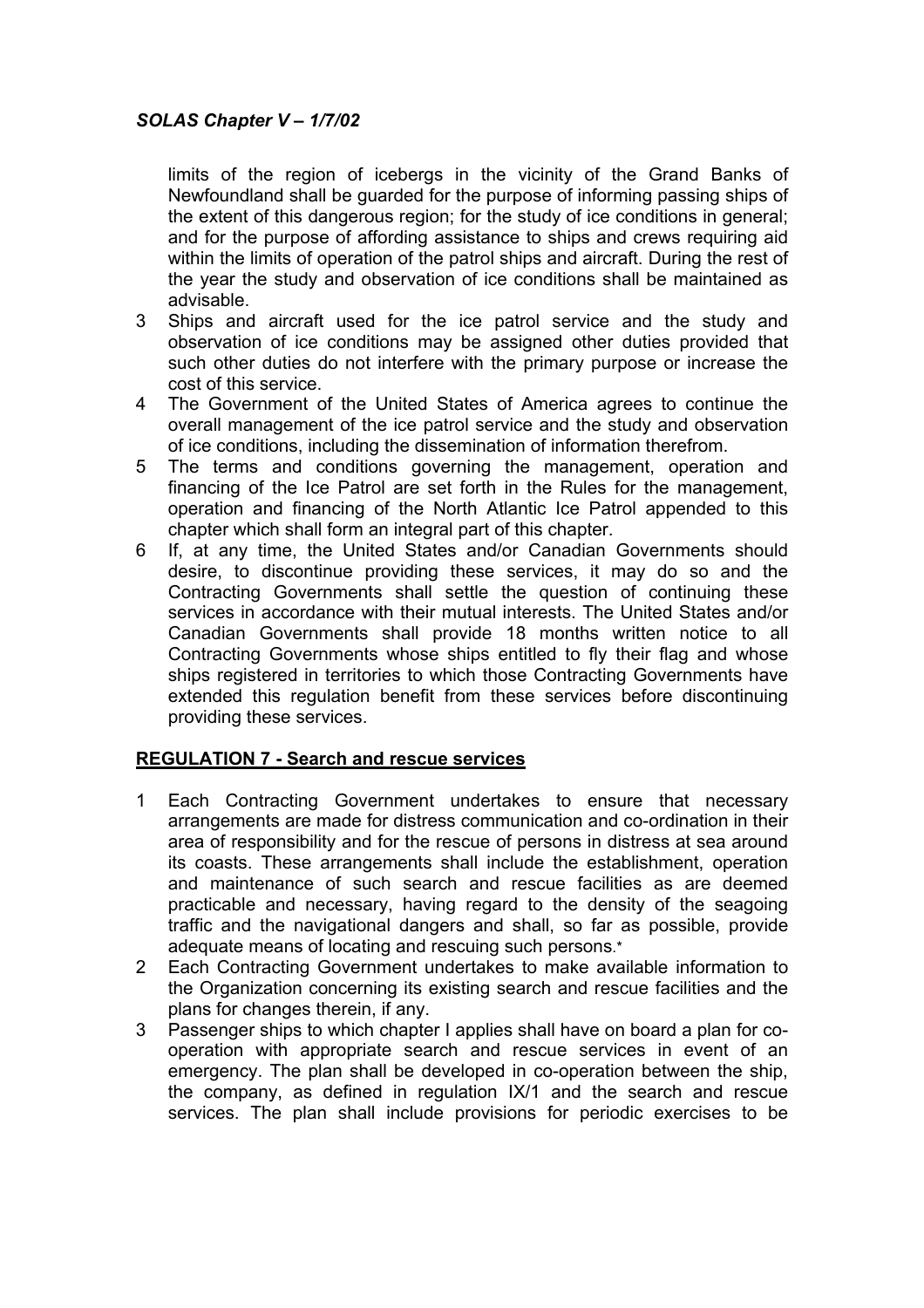undertaken to test its effectiveness. The plan shall be developed based on the guidelines developed by the Organization.

\* Refer to the International Convention on Maritime Search and Rescue, 1979 and the following resolutions adopted by the Organization: Homing capability of search and rescue (SAR) aircraft (resolution A.225(VII)); Use of radar transponders for search and rescue purposes (resolution A.530(13)); Search and rescue homing capability (resolution A.616(15)); and International Aeronautical and Maritime Search and Rescue (IAMSAR) Manual (resolution A.894(21)).

### **REGULATION 8 - Life-saving signals**

Contracting Governments undertake to arrange that life-saving signals are used by search and rescue facilities engaged in search and rescue operations when communicating with ships or persons in distress.

### **Regulation 9 - Hydrographic services**

- 1 Contracting Governments undertake to arrange for the collection and compilation of hydrographic data and the publication, dissemination and keeping up to date of all nautical information necessary for safe navigation.
- 2 In particular, Contracting Governments undertake to co-operate in carrying out, as far as possible, the following nautical and hydrographic services, in the manner most suitable for the purpose of aiding navigation:
	- .1 to ensure that hydrographic surveying is carried out, as far as possible, adequate to the requirements of safe navigation;
	- .2 to prepare and issue nautical charts, sailing directions, lists of lights, tide tables and other nautical publications, where applicable, satisfying the needs of safe navigation;
	- .3 to promulgate notices to mariners in order that nautical charts and publications are kept, as far as possible, up to date; and
	- .4 to provide data management arrangements to support these services.
- 3 Contracting Governments undertake to ensure the greatest possible uniformity in charts and nautical publications and to take into account, whenever possible, relevant international resolutions and recommendations.\*
- 4 Contracting Governments undertake to co-ordinate their activities to the greatest possible degree in order to ensure that hydrographic and nautical information is made available on a world-wide scale as timely, reliably, and unambiguously as possible.

\* Refer to the appropriate resolutions and recommendations adopted by the International Hydrographic Organization.

### **REGULATION 10 - Ships' routeing**

1 Ships' routeing systems contribute to safety of life at sea, safety and efficiency of navigation and/or protection of the marine environment. Ships' routeing systems are recommended for use by, and may be made mandatory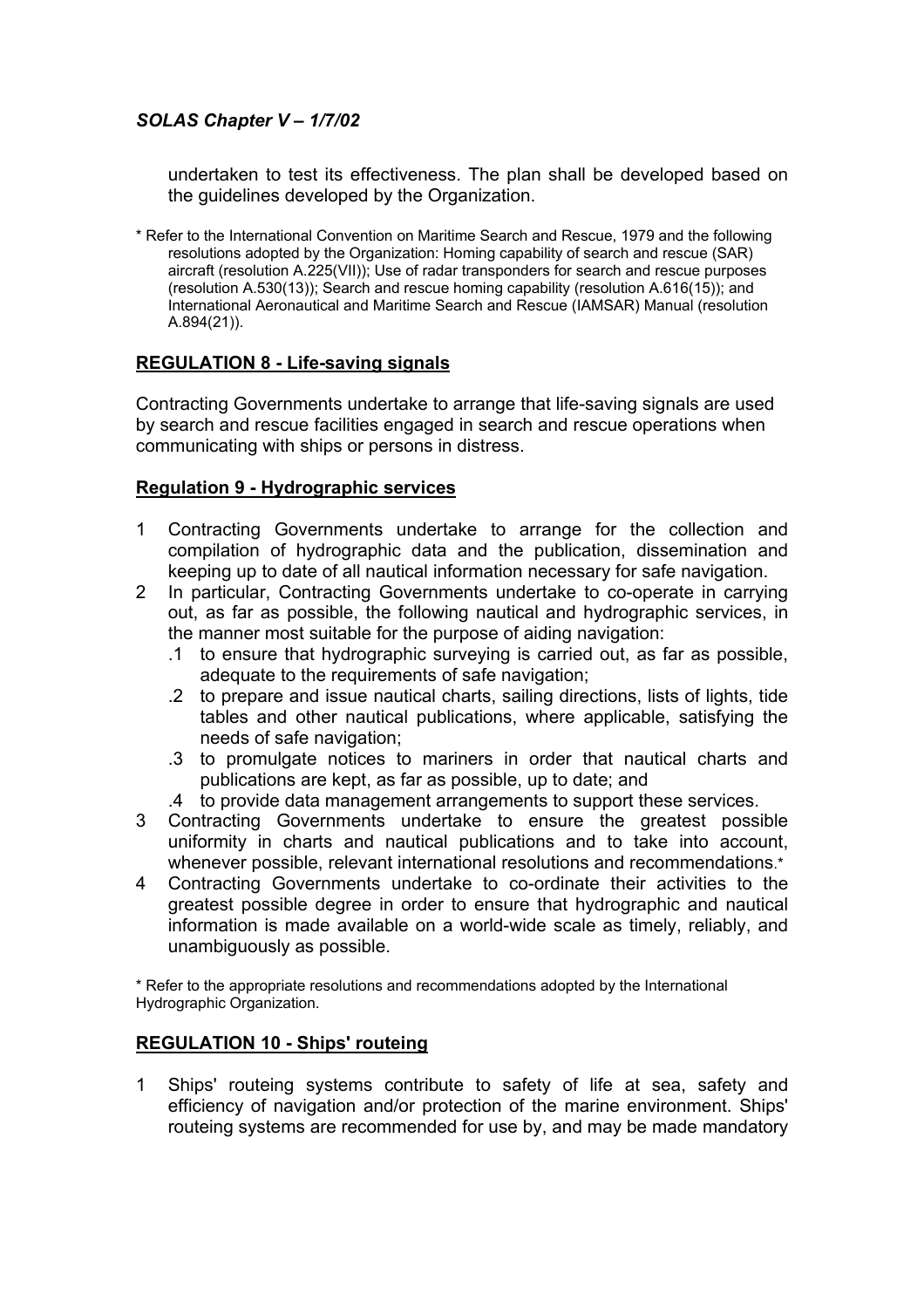for, all ships, certain categories of ships or ships carrying certain cargoes, when adopted and implemented in accordance with the guidelines and criteria developed by the Organization.\*

- 2 The Organization is recognized as the only international body for developing guidelines, criteria and regulations on an international level for ships' routeing systems. Contracting Governments shall refer proposals for the adoption of ships' routeing systems to the Organization. The Organization will collate and disseminate to Contracting Governments all relevant information with regard to any adopted ships' routeing systems.
- 3 The initiation of action for establishing a ships' routeing system is the responsibility of the Government or Governments concerned. In developing such systems for adoption by the Organization, the guidelines and criteria developed by the Organization \* shall be taken into account.
- 4 Ships' routeing systems should be submitted to the Organization for adoption. However, a Government or Governments implementing ships' routeing systems not intended to be submitted to the Organization for adoption or which have not been adopted by the Organization are encouraged to take into account, wherever possible, the guidelines and criteria developed by the Organization.\*
- 5 Where two or more Governments have a common interest in a particular area, they should formulate joint proposals for the delineation and use of a routeing system therein on the basis of an agreement between them. Upon receipt of such proposal and before proceeding with consideration of it for adoption, the Organization shall ensure details of the proposal are disseminated to the Governments which have a common interest in the area, including countries in the vicinity of the proposed ships' routeing system.
- 6 Contracting Governments shall adhere to the measures adopted by the Organization concerning ships' routeing. They shall promulgate all information necessary for the safe and effective use of adopted ships' routeing systems. A Government or Governments concerned may monitor traffic in those systems. Contracting Governments shall do everything in their power to secure the appropriate use of ships' routeing systems adopted by the Organization.
- 7 A ship shall use a mandatory ships' routeing system adopted by the Organization as required for its category or cargo carried and in accordance with the relevant provisions in force unless there are compelling reasons not to use a particular ships' routeing system. Any such reason shall be recorded in the ships' log.
- 8 Mandatory ships' routeing systems shall be reviewed by the Contracting Government or Governments concerned in accordance with the guidelines and criteria developed by the Organization.\*
- 9 All adopted ships' routeing systems and actions taken to enforce compliance with those systems shall be consistent with international law, including the relevant provisions of the 1982 United Nations Convention on the Law of the Sea.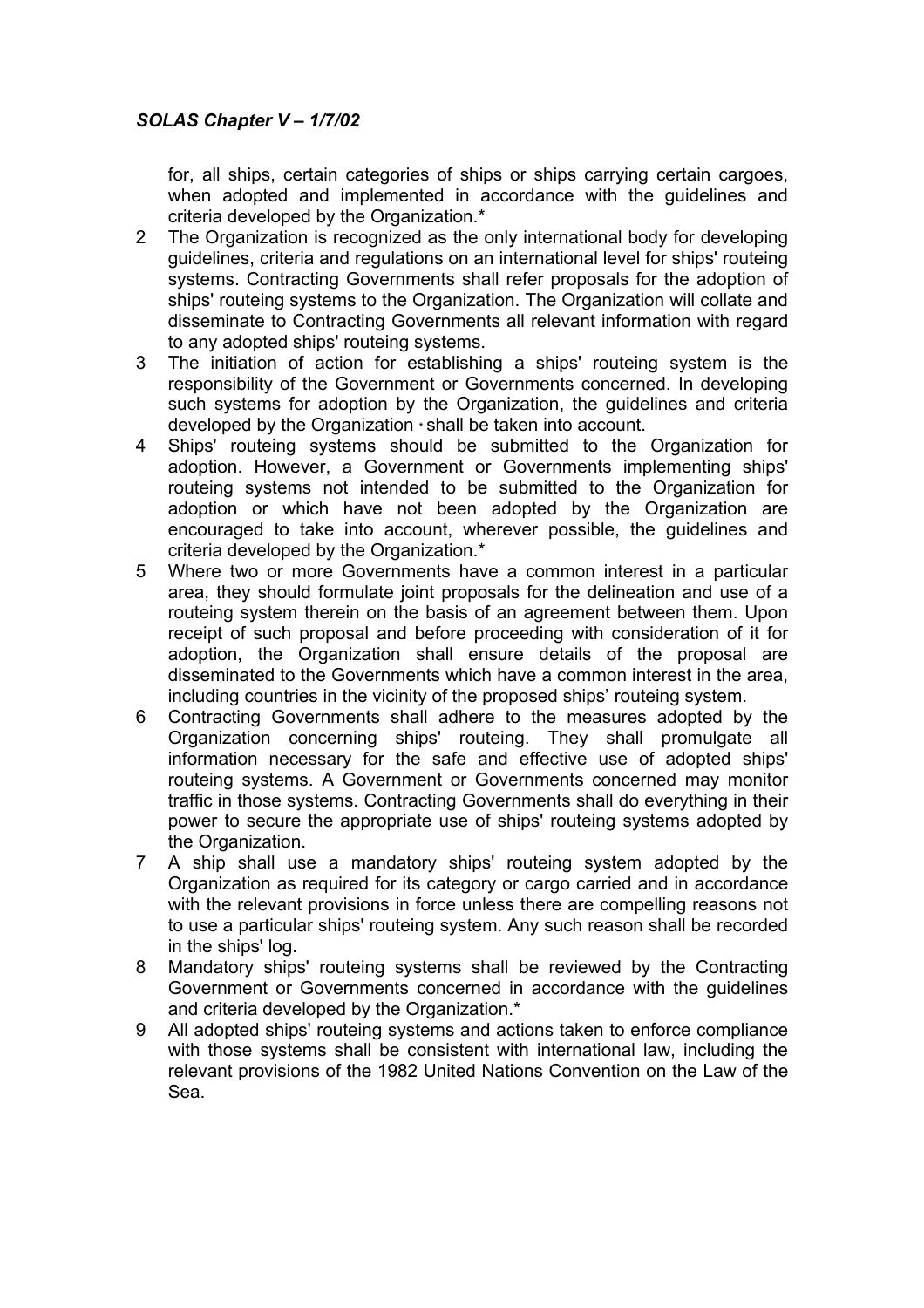- 10 Nothing in this regulation nor its associated guidelines and criteria shall prejudice the rights and duties of Governments under international law or the legal regimes of straits used for international navigation and archipelagic sea lanes.
- \* Refer to the General Provisions on Ships' Routeing adopted by the Organization by resolution A.572(14)), as amended.

#### **REGULATION 11 - Ship reporting systems**

- 1 Ship reporting systems contribute to safety of life at sea, safety and efficiency of navigation and/or protection of the marine environment. A ship reporting system, when adopted and implemented in accordance with the guidelines and criteria developed by the Organization pursuant to this regulation, shall be used by all ships, or certain categories of ships or ships carrying certain cargoes in accordance with the provisions of each system so adopted.
- 2 The Organization is recognized as the only international body for developing guidelines, criteria and regulations on an international level for ship reporting systems. Contracting Government shall refer proposals for the adoption of ship reporting systems to the Organization. The Organization will collate and disseminate to Contracting Governments all relevant information with regard to any adopted ship reporting system.
- 3 The initiation of action for establishing a ship reporting system is the responsibility of the Government or Governments concerned. In developing such systems provision of the guidelines and criteria developed by the Organization shall be taken into account.
- 4 Ship reporting systems not submitted to the Organization for adoption do not necessarily need to comply with this regulation. However, Governments implementing such systems are encouraged to follow, wherever possible, the guidelines and criteria developed by the Organization. Contracting Governments may submit such systems to the Organization for recognition.
- 5 Where two or more Governments have a common interest in a particular area, they should formulate proposals for a co-ordinated ship reporting system on the basis of agreement between them. Before proceeding with a proposal for adoption of a ship reporting system, the Organization shall disseminate details of the proposal to those Governments which have a common interest in the area covered by the proposed system. Where a coordinated ship reporting system is adopted and established, it shall have uniform procedures and operations.
- 6 After adoption of a ship reporting system in accordance with this regulation, the Government or Governments concerned shall take all measures necessary for the promulgation of any information needed for the efficient and effective use of the system. Any adopted ship reporting system shall have the capability of interaction and the ability to assist ships with information when necessary. Such systems shall be operated in accordance with the guidelines and criteria developed by the Organization pursuant to this regulation.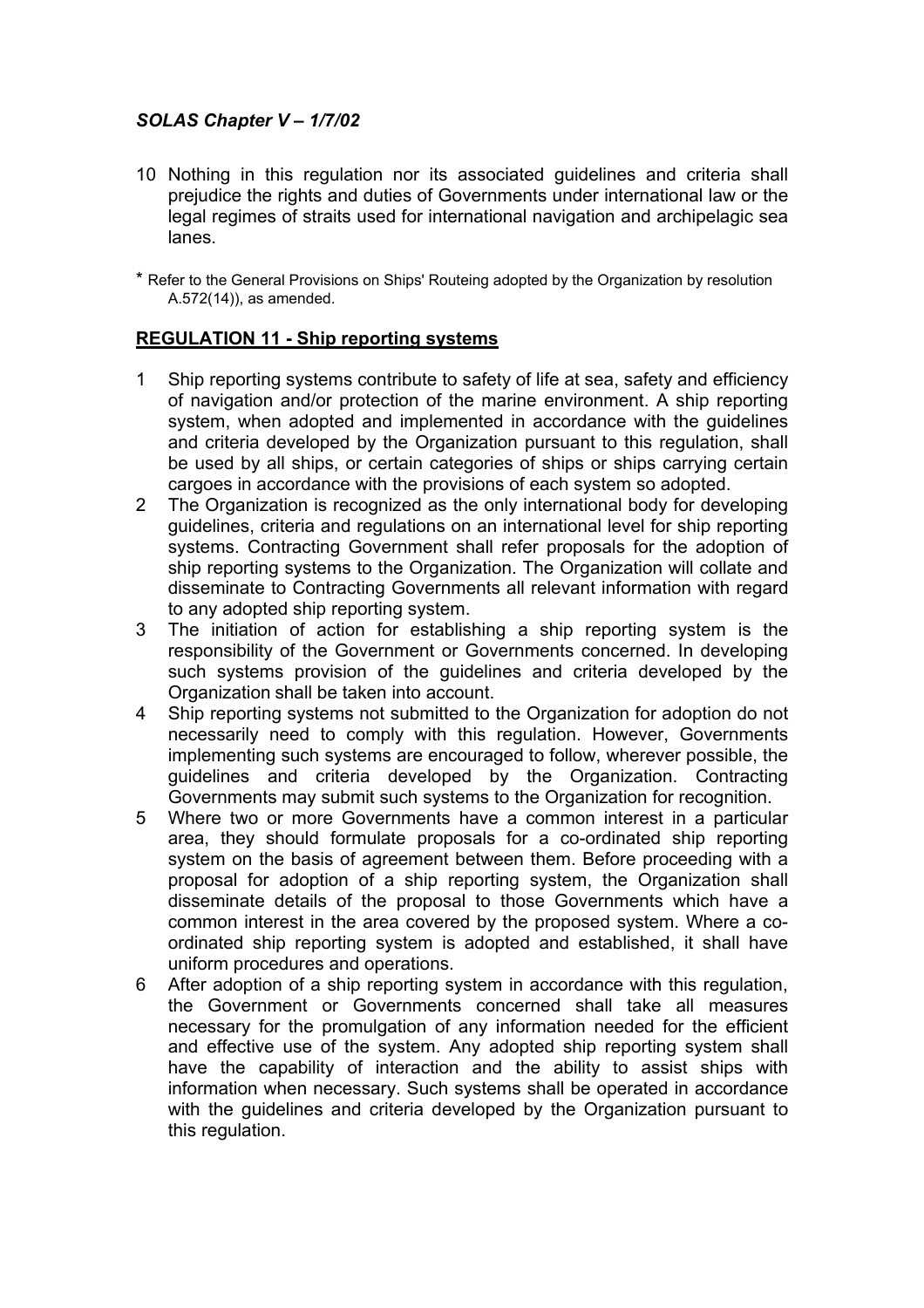- 7 The master of a ship shall comply with the requirements of adopted ship reporting systems and report to the appropriate authority all information required in accordance with the provisions of each such system.
- 8 All adopted ship reporting systems and actions taken to enforce compliance with those systems shall be consistent with international law, including the relevant provisions of the United Nations Convention on the Law of the Sea.
- 9 Nothing in this regulation or its associated guidelines and criteria shall prejudice the rights and duties of Governments under international law or the legal regimes of straits used for international navigation and archipelagic sea lanes.
- 10 The participation of ships in accordance with the provisions of adopted ship reporting systems shall be free of charge to the ships concerned. 11 The Organization shall ensure that adopted ship reporting systems are reviewed under the guidelines and criteria developed by the Organization.

### **REGULATION 12 - Vessel traffic services**

- 1 Vessel traffic services (VTS) contribute to safety of life at sea, safety and efficiency of navigation and protection of the marine environment, adjacent shore areas, work sites and offshore installations from possible adverse effects of maritime traffic.
- 2 Contracting Governments undertake to arrange for the establishment of VTS where, in their opinion, the volume of traffic or the degree of risk justifies such services.
- 3 Contracting Governments planning and implementing VTS shall, wherever possible, follow the guidelines developed by the Organization\*. The use of VTS may only be made mandatory in sea areas within the territorial seas of a coastal State.
- 4 Contracting Governments shall endeavour to secure the participation in, and compliance with, the provisions of vessel traffic services by ships entitled to fly their flag.
- 5 Nothing in this regulation or the guidelines adopted by the Organization shall prejudice the rights and duties of Governments under international law or the legal regimes of straits used for international navigation and archipelagic sea lanes.
- \* Refer to the Guidelines on Vessel Traffic Services adopted by the Organization by resolution A.857(20).

### **REGULATION 13 - Establishment and operation of aids to navigation**

1 Each Contracting Government undertakes to provide, as it deems practical and necessary either individually or in co-operation with other Contracting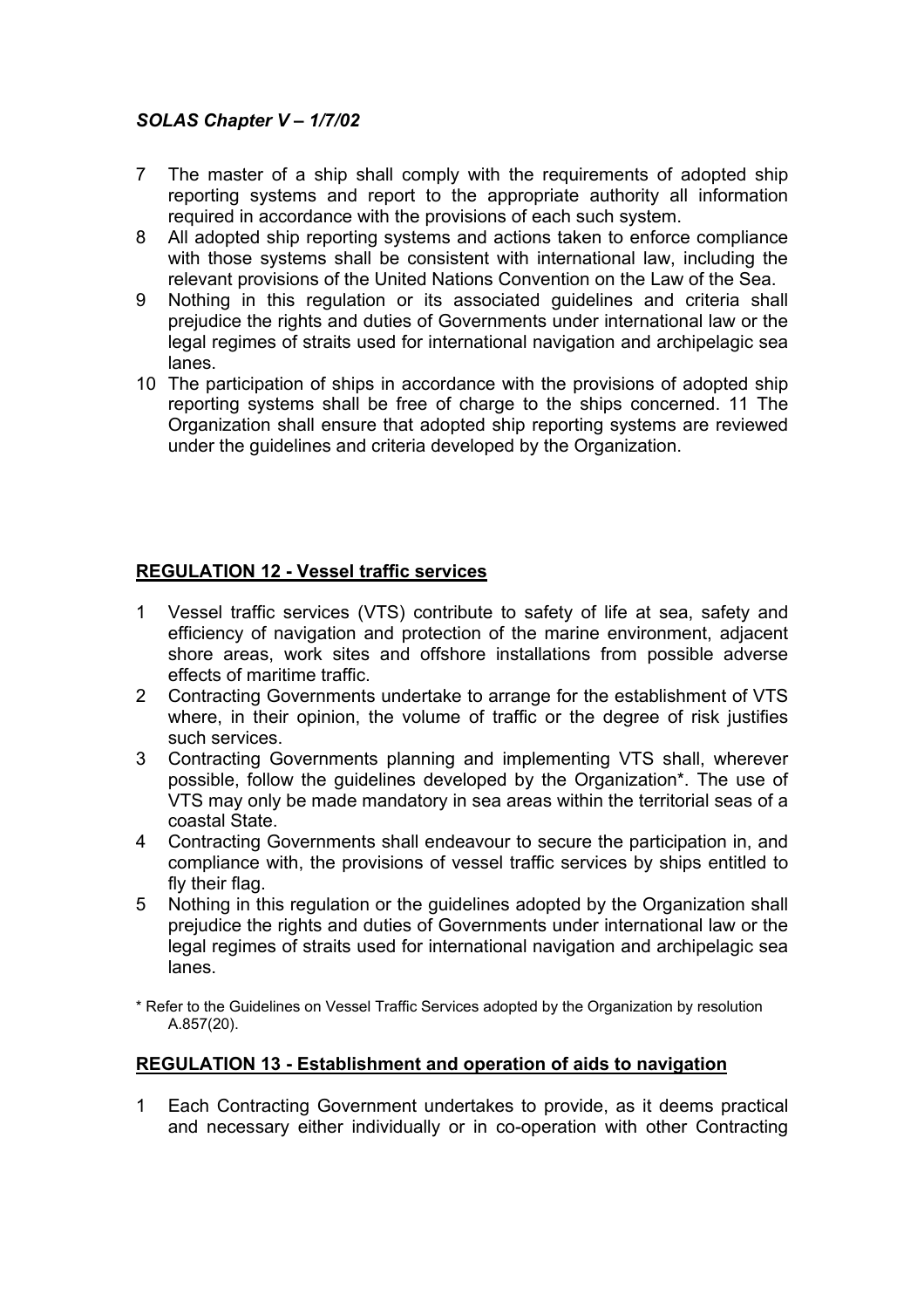Governments, such aids to navigation as the volume of traffic justifies and the degree of risk requires.

- 2 In order to obtain the greatest possible uniformity in aids to navigation, Contracting Governments undertake to take into account the international recommendations and guidelines\* when establishing such aids.
- 3 Contracting Governments undertake to arrange for information relating to aids to navigation to be made available to all concerned. Changes in the transmissions of position-fixing systems which could adversely affect the performance of receivers fitted in ships shall be avoided as far as possible and only be effected after timely and adequate notice has been promulgated.

\* Refer to the appropriate recommendations and guidelines of IALA and SN/Circ.107 – Maritime Buoyage System.

### **REGULATION 14 - Ships' manning**

- 1 Contracting Governments undertake, each for its national ships, to maintain, or, if it is necessary, to adopt, measures for the purpose of ensuring that, from the point of view of safety of life at sea, all ships shall be sufficiently and efficiently manned.<sup>\*</sup>
- 2 Every ship to which chapter I applies shall be provided with an appropriate minimum safe manning document or equivalent issued by the Administration as evidence of the minimum safe manning considered necessary to comply with the provisions of paragraph 1.
- 3 On all ships, to ensure effective crew performance in safety matters, a working language shall be established and recorded in the ship's log-book. The company, as defined in regulation IX/1, or the master, as appropriate, shall determine the appropriate working language. Each seafarer shall be required to understand and, where appropriate, give orders and instructions and to report back in that language. If the working language is not an official language of the State whose flag the ship is entitled to fly, all plans and lists required to be posted shall include a translation into the working language.
- 4 On ships to which chapter I applies, English shall be used on the bridge as the working language for bridge-to-bridge and bridge-to-shore safety communications as well as for communications on board between the pilot and bridge watchkeeping personnel\*\*, unless those directly involved in the communication speak a common language other than English.

<sup>\*</sup> Refer to the Principles of Safe Manning adopted by the Organization by resolution A.890(21). \*\* The IMO Standard Marine Communications Phrases (SMCPs) (MSC/Circ.794), as amended, may be used in this respect.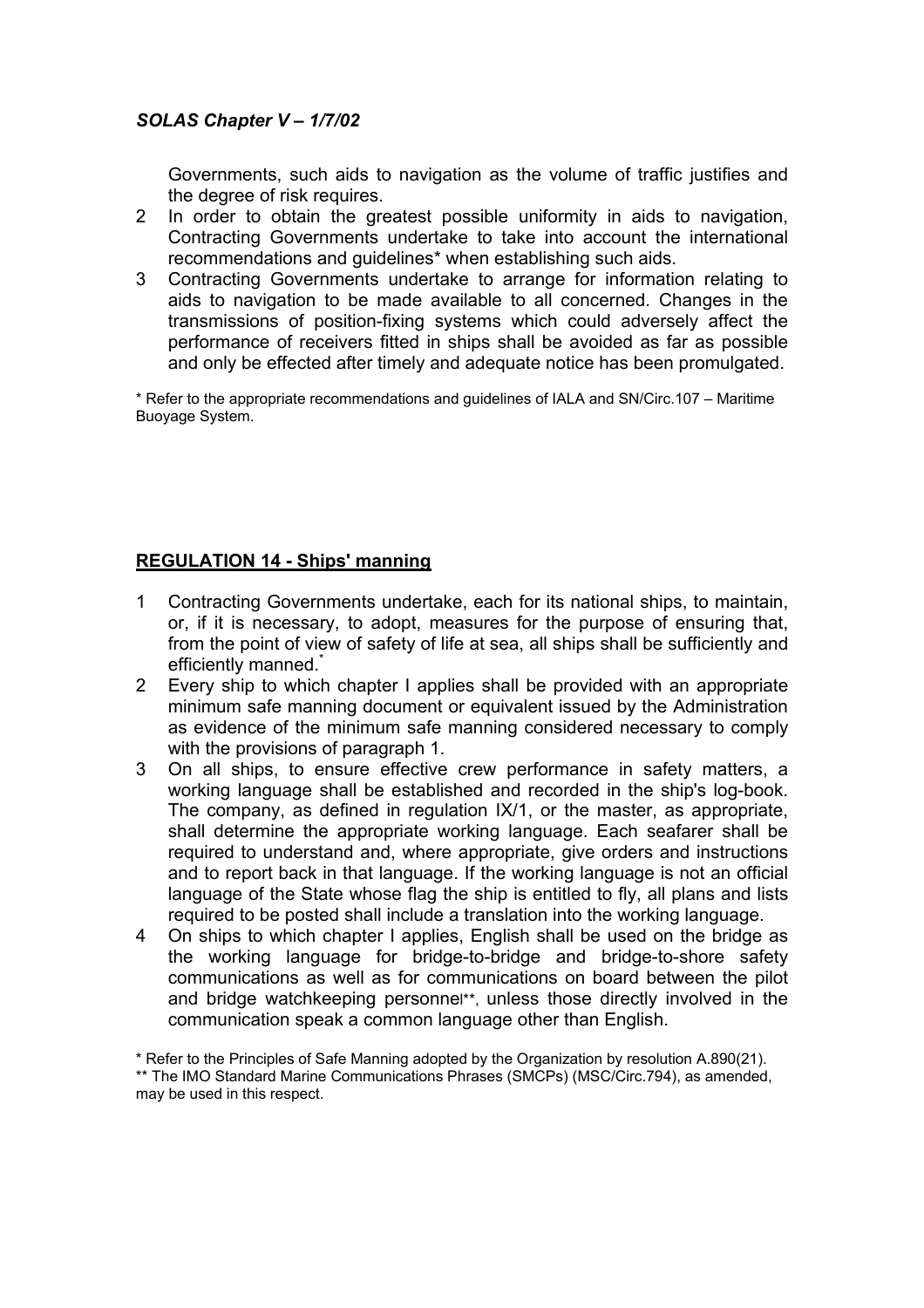#### **REGULATION 15 - Principles relating to bridge design, design and arrangement of navigational systems and equipment and bridge procedures**

All decisions which are made for the purpose of applying the requirements of regulations 19, 22, 24, 25, 27 and 28 and which affect bridge design, the design and arrangement of navigational systems and equipment on the bridge and bridge procedures\* shall be taken with the aim of:

- .1 facilitating the tasks to be performed by the bridge team and the pilot in making full appraisal of the situation and in navigating the ship safely under all operational conditions;
- .2 promoting effective and safe bridge resource management;
- .3 enabling the bridge team and the pilot to have convenient and continuous access to essential information which is presented in a clear and unambiguous manner, using standardized symbols and coding systems for controls and displays;
- .4 indicating the operational status of automated functions and integrated components, systems and/or sub-systems;
- .5 allowing for expeditious, continuous and effective information processing and decision-making by the bridge team and the pilot;
- .6 preventing or minimizing excessive or unnecessary work and any conditions or distractions on the bridge which may cause fatigue or interfere with the vigilance of the bridge team and the pilot; and
- .7 minimizing the risk of human error and detecting such error if it occurs, through monitoring and alarm systems, in time for the bridge team and the pilot to take appropriate action.

\* Refer to Guidelines on ergonomic criteria for bridge equipment and layout (MSC/Circ.982). Performance standards for IBS (resolution MSC.64(67); annex 1); and for INS (resolution MSC.86(70); annex 3).

### **REGULATION 16 - Maintenance of equipment**

- 1 The Administration shall be satisfied that adequate arrangements are in place to ensure that the performance of the equipment required by this chapter is maintained.
- 2 Except as provided in regulations I/7(b)(ii), I/8 and I/9, while all reasonable steps shall be taken to maintain the equipment required by this chapter in efficient working order, malfunctions of that equipment shall not be considered as making the ship unseaworthy or as a reason for delaying the ship in ports where repair facilities are not readily available, provided suitable arrangements are made by the master to take the inoperative equipment or unavailable information into account in planning and executing a safe voyage to a port where repairs can take place.

### **REGULATION 17 - Electromagnetic compatibility**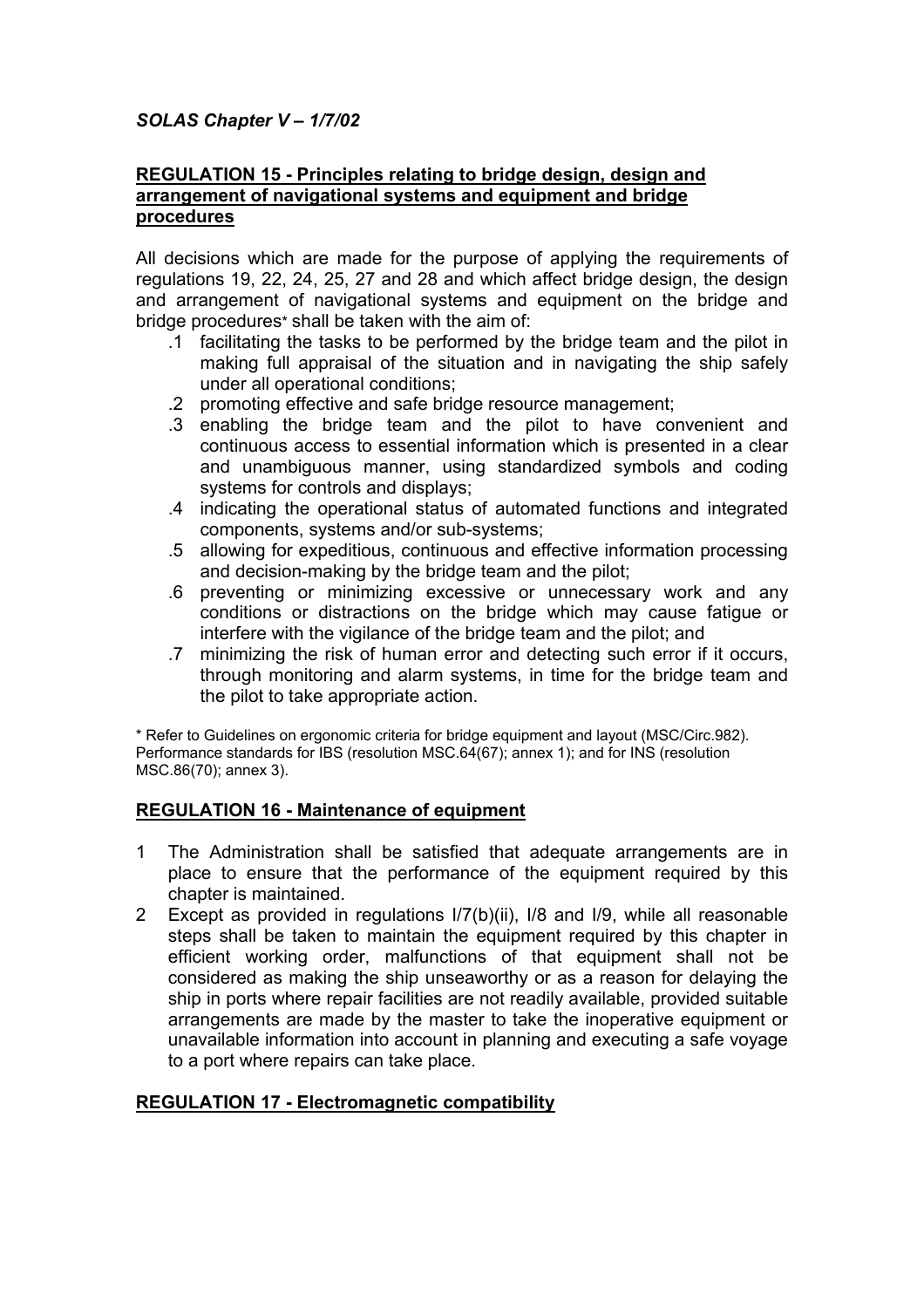- 1 Administrations shall ensure that all electrical and electronic equipment on the bridge or in the vicinity of the bridge, on ships constructed on or after 1 July 2002, is tested for electromagnetic compatibility taking into account the recommendations developed by the Organization.\*
- 2 Electrical and electronic equipment shall be so installed that electromagnetic interference does not affect the proper function of navigational systems and equipment.
- 3 Portable electrical and electronic equipment shall not be operated on the bridge if it may affect the proper function of navigational systems and equipment.

\* Refer to the General requirements for Electromagnetic Compatibility for all Electrical and Electronic Ship's Equipment adopted by the Organization by resolution A.813(19).

#### **REGULATION 18 - Approval, surveys and performance standards of navigational systems and equipment and voyage data recorder**

- 1 Systems and equipment required to meet the requirements of regulations 19 and 20 shall be of a type approved by the Administration.
- 2 Systems and equipment, including associated back-up arrangements, where applicable, installed on or after 1 July 2002 to perform the functional requirements of regulations 19 and 20 shall conform to appropriate performance standards not inferior to those adopted by the Organization.
- 3 When systems and equipment are replaced or added to on ships constructed before 1 July 2002, such systems and equipment shall, in so far as is reasonable and practicable, comply with the requirements of paragraph 2.
- 4 Systems and equipment installed prior to the adoption of performance standards by the Organization may subsequently be exempted from full compliance with such standards at the discretion of the Administration, having due regard to the recommended criteria adopted by the Organization. However, for an electronic chart display and information system (ECDIS) to be accepted as satisfying the chart carriage requirement of regulation 19.2.1.4, that system shall conform to the relevant performance standards not inferior to those adopted by the Organization in effect on the date of installation, or, for systems installed before 1 January 1999, not inferior to the performance standards adopted by the Organization on 23 November 1995\*.
- 5 The Administration shall require that the manufacturers have a quality control system audited by a competent authority to ensure continuous compliance with the type approval conditions. Alternatively, the Administration may use final product verification procedures where the compliance with the type approval certificate is verified by a competent authority before the product is installed on board ships.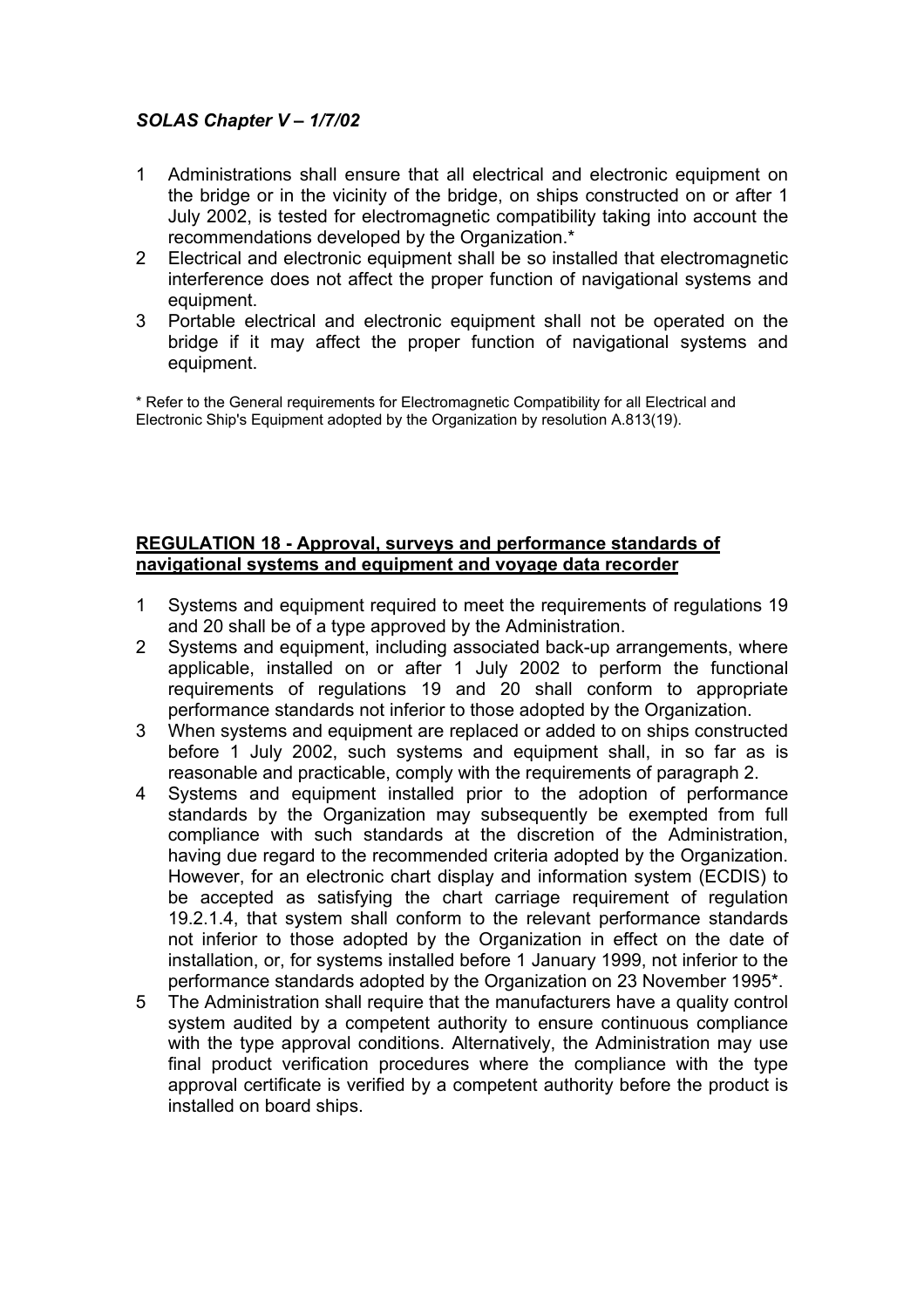- 6 Before giving approval to systems or equipment embodying new features not covered by this chapter, the Administration shall ensure that such features support functions at least as effective as those required by this chapter.
- 7 When equipment, for which performance standards have been developed by the Organization, is carried on ships in addition to those items of equipment required by regulations 19 and 20, such equipment shall be subject to approval and shall as far as practicable comply with performance standards not inferior to those adopted by the Organization.
- 8 The voyage data recorder system, including all sensors, shall be subjected to an annual performance test. The test shall be conducted by an approved testing or servicing facility to verify the accuracy, duration and recoverability of the recorded data. In addition, tests and inspections shall be conducted to determine the serviceability of all protective enclosures and devices fitted to aid location. A copy of the certificate of compliance issued by the testing facility, stating the date of compliance and the applicable performance standards, shall be retained on board the ship.

\* Recommendation on Performance Standards for Electronic Chart Display and Information Systems (ECDIS) (resolution A.817(19)).

#### **REGULATION 19 - Carriage requirements for shipborne navigational systems and equipment**

#### **1 Application and requirements**  Subject to the provisions of regulation 1.4:

1.1 Ships constructed on or after 1 July 2002 shall be fitted with navigational

- systems and equipment which will fulfil the requirements prescribed in paragraphs 2.1 to 2.9.
- 1.2 Ships constructed before 1 July 2002 shall:
	- .1 subject to the provisions of paragraphs 1.2.2 and 1.2.3, unless they comply fully with this regulation, continue to be fitted with equipment which fulfils the requirements prescribed in regulations  $V/11$ ,  $V/12$  and V/20 of the International Convention for the Safety of Life at Sea, 1974 in force prior to 1 July 2002;
	- .2 be fitted with the equipment or systems required in paragraph 2.1.6 not later than the first survey after 1 July 2002 at which time the radio direction-finding apparatus referred to in V/12 (p) of the International Convention for the Safety of Life at Sea, 1974 in force prior to 1 July 2002 shall no longer be required; and
	- .3 be fitted with the system required in paragraph 2.4 not later than the dates specified in paragraphs 2.4.2 and 2.4.3.

### **2 Shipborne navigational equipment and systems**

- 2.1 All ships irrespective of size shall have:
	- .1 a properly adjusted standard magnetic compass, or other means, independent of any power supply to determine the ship's heading and display the reading at the main steering position;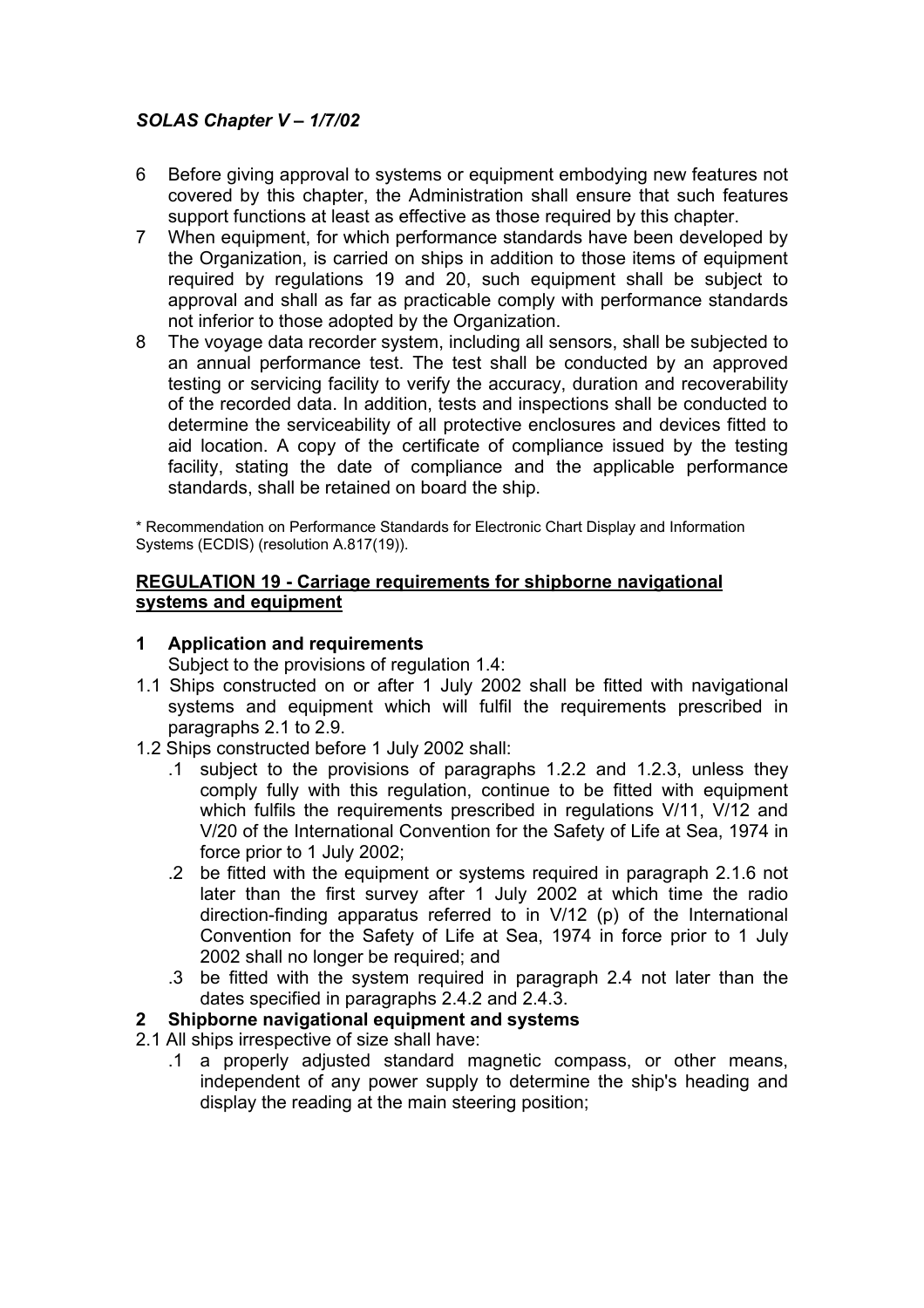- .2 a pelorus or compass bearing device, or other means, independent of any power supply to take bearings over an arc of the horizon of 360°;
- .3 means of correcting heading and bearings to true at all times;
- .4 nautical charts and nautical publications to plan and display the ship's route for the intended voyage and to plot and monitor positions throughout the voyage; an electronic chart display and information system (ECDIS) may be accepted as meeting the chart carriage requirements of this subparagraph;
- .5 back-up arrangements to meet the functional requirements of subparagraph .4, if this function is partly or fully fulfilled by electronic means;\*
- .6 a receiver for a global navigation satellite system or a terrestrial radionavigation system, or other means, suitable for use at all times throughout the intended voyage to establish and update the ship's position by automatic means;
- .7 if less than 150 gross tonnage and if practicable, a radar reflector, or other means, to enable detection by ships navigating by radar at both 9 and 3 GHz;
- .8 when the ship's bridge is totally enclosed and unless the Administration determines otherwise, a sound reception system, or other means, to enable the officer in charge of the navigational watch to hear sound signals and determine their direction;
- .9 a telephone, or other means, to communicate heading information to the emergency steering position, if provided.
- 2.2 All ships of 150 gross tonnage and upwards and passenger ships irrespective of size shall, in addition to the requirements of paragraph 2.1, be fitted with:
	- .1 a spare magnetic compass interchangeable with the magnetic compass, as referred to in paragraph 2.1.1, or other means to perform the function referred to in paragraph 2.1.1 by means of replacement or duplicate equipment;
	- .2 a daylight signalling lamp, or other means to communicate by light during day and night using an energy source of electrical power not solely dependent upon the ship's power supply.
- 2.3 All ships of 300 gross tonnage and upwards and passenger ships irrespective of size shall, in addition to meeting the requirements of paragraph 2.2, be fitted with:
	- .1 an echo sounding device, or other electronic means, to measure and display the available depth of water;
	- .2 a 9 GHz radar, or other means to determine and display the range and bearing of radar transponders and of other surface craft, obstructions, buoys, shorelines and navigational marks to assist in navigation and in collision avoidance;
	- .3 an electronic plotting aid, or other means, to plot electronically the range and bearing of targets to determine collision risk;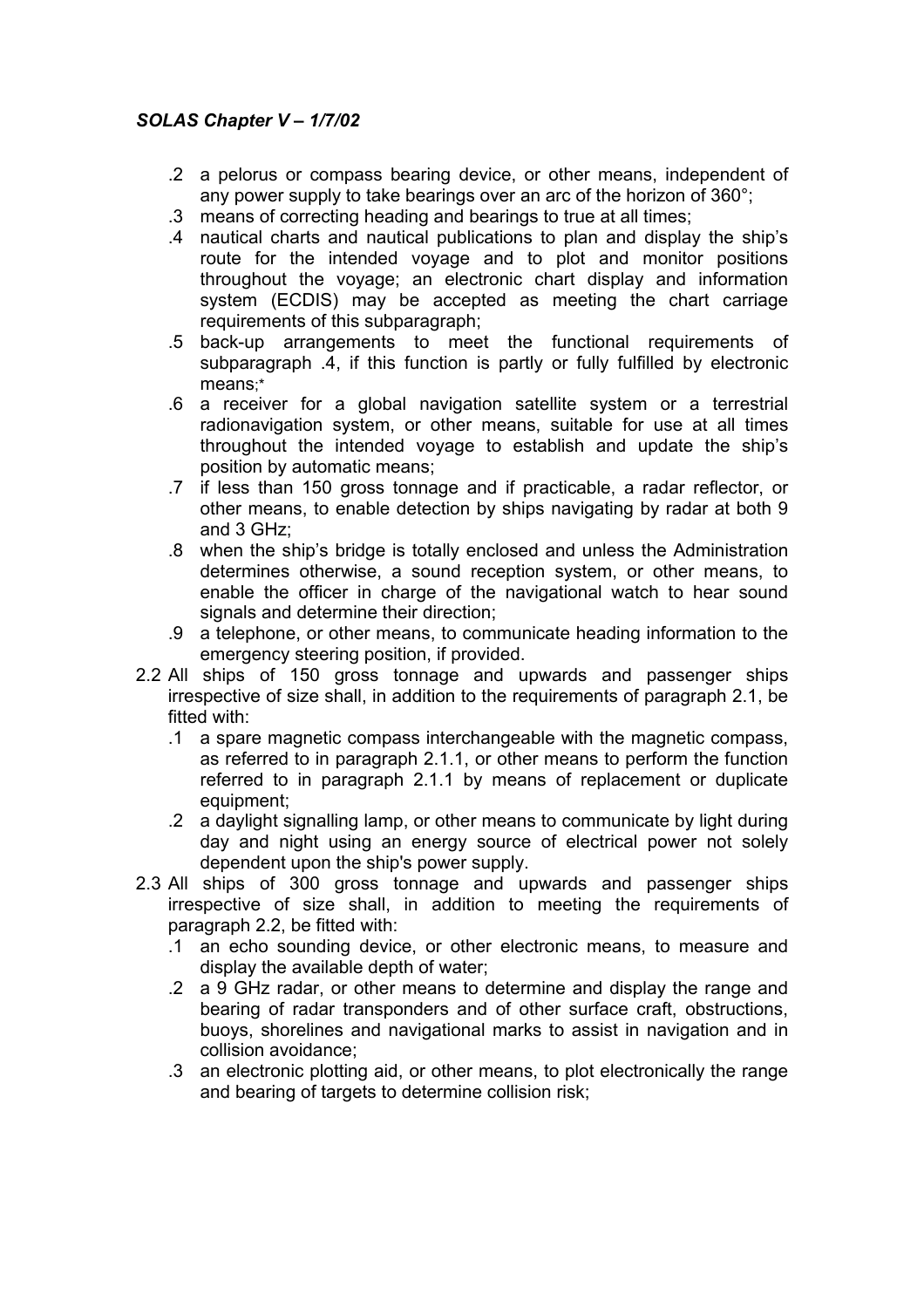- .4 speed and distance measuring device, or other means, to indicate speed and distance through the water;
- .5 a properly adjusted transmitting heading device, or other means to transmit heading information for input to the equipment referred to in paragraphs 2.3.2, 2.3.3 and 2.4.
- 2.4 All ships of 300 gross tonnage and upwards engaged on international voyages and cargo ships of 500 gross tonnage and upwards not engaged on international voyages and passenger ships irrespective of size shall be fitted with an automatic identification system (AIS), as follows:
	- .1 ships constructed on or after 1 July 2002;
	- .2 ships engaged on international voyages constructed before 1 July 2002:
		- .2.1 in the case of passenger ships, not later than 1 July 2003;
		- .2.2 in the case of tankers, not later than the first survey for safety equipment\* on or after 1 July 2003;
		- .2.3 in the case of ships, other than passenger ships and tankers, of 50,000 gross tonnage and upwards, not later than 1 July 2004;
		- .2.4 in the case of ships, other than passenger ships and tankers, of 10,000 gross tonnage and upwards but less than 50,000 gross tonnage, not later than 1 July 2005;
		- .2.5 in the case of ships, other than passenger ships and tankers, of 3,000 gross tonnage and upwards but less than 10,000 gross tonnage, not later than 1 July 2006.
		- .2.6 in the case of ships, other than passenger ships and tankers, of 300 gross tonnage and upwards but less than 3,000 gross tonnage, not later than 1 July 2007; and
	- .3 ships not engaged on international voyages constructed before 1 July 2002, not later than 1 July 2008;
	- .4 the Administration may exempt ships from the application of the requirements of this paragraph when such ships will be taken permanently out of service within two years after the implementation date specified in subparagraphs .2 and .3;
	- .5 a properly adjusted transmitting heading device, or other means to transmit heading information for input to the equipment referred to in paragraphs 2.3.2, 2.3.3 and 2.4.
- 2.4 All ships of 300 gross tonnage and upwards engaged on international voyages and cargo ships of 500 gross tonnage and upwards not engaged on international voyages and passenger ships irrespective of size shall be fitted with an automatic identification system (AIS), as follows:
	- .1 ships constructed on or after 1 July 2002;
	- .2 ships engaged on international voyages constructed before 1 July 2002:
		- .2.1 in the case of passenger ships, not later than 1 July 2003;
		- .2.2 in the case of tankers, not later than the first survey for safety equipment\* on or after 1 July 2003;
		- .2.3 in the case of ships, other than passenger ships and tankers, of 50,000 gross tonnage and upwards, not later than 1 July 2004;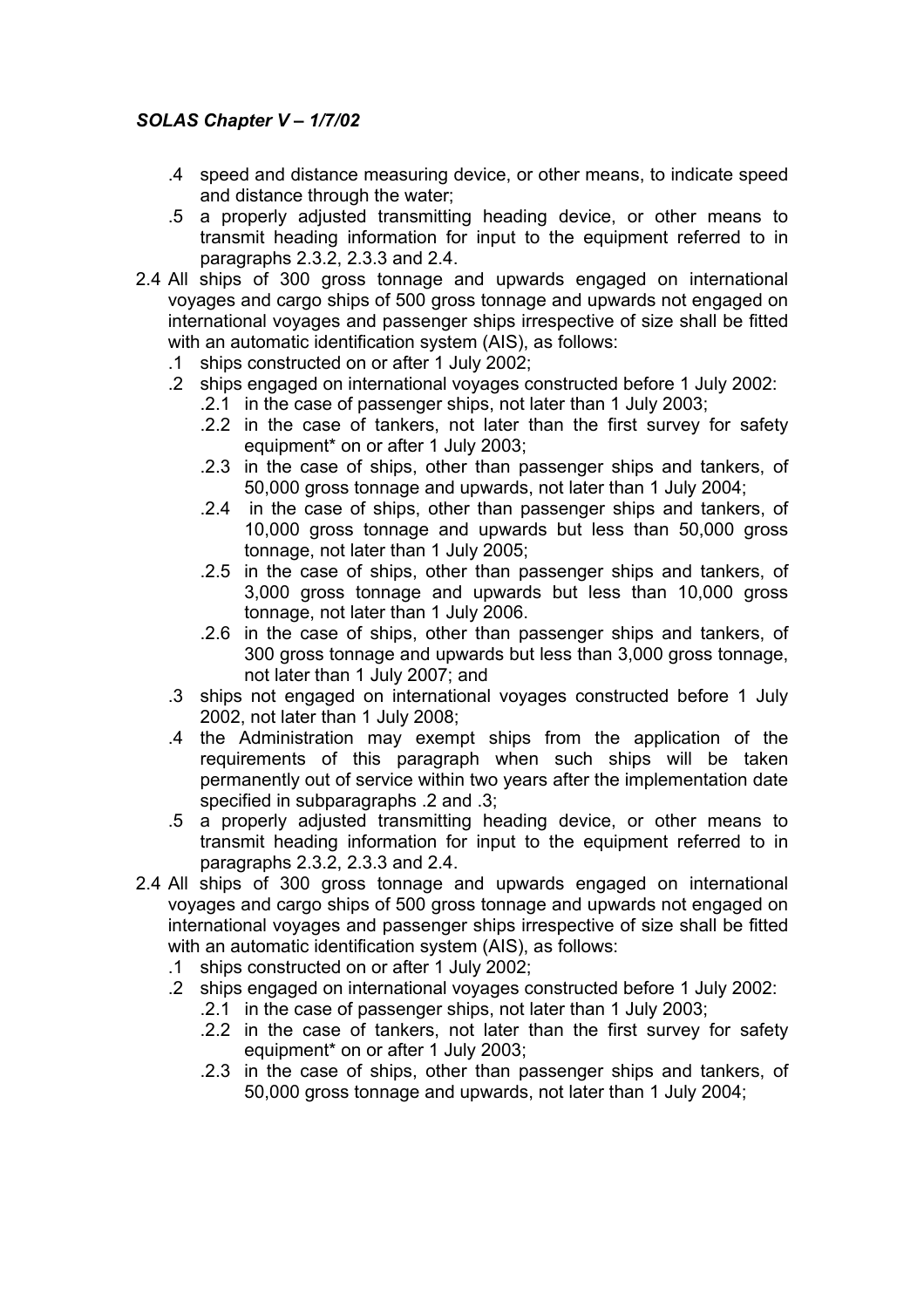- .2.4 in the case of ships, other than passenger ships and tankers, of 10,000 gross tonnage and upwards but less than 50,000 gross tonnage, not later than 1 July 2005;
- .2.5 in the case of ships, other than passenger ships and tankers, of 3,000 gross tonnage and upwards but less than 10,000 gross tonnage, not later than 1 July 2006.
- .2.6 in the case of ships, other than passenger ships and tankers, of 300 gross tonnage and upwards but less than 3,000 gross tonnage, not later than 1 July 2007; and
- .3 ships not engaged on international voyages constructed before 1 July 2002, not later than 1 July 2008;
- .4 the Administration may exempt ships from the application of the requirements of this paragraph when such ships will be taken permanently out of service within two years after the implementation date specified in subparagraphs .2 and .3;
- .5 AIS shall:
	- .1 provide automatically to appropriately equipped shore stations, other ships and aircraft information, including the ship's identity, type, position, course, speed, navigational status and other safety-related information;
	- .2 receive automatically such information from similarly fitted ships;
	- .3 monitor and track ships; and
	- .4 exchange data with shore-based facilities;
	- .6 the requirements of paragraph 2.4.5 shall not be applied to cases where international agreements, rules or standards provide for the protection of navigational information; and
	- .7 AIS shall be operated taking into account the guidelines adopted by the Organization.
- 2.5 All ships of 500 gross tonnage and upwards shall, in addition to meeting the requirements of paragraph 2.3 with the exception of paragraphs 2.3.3 and 2.3.5, and the requirements of paragraph 2.4, have:
	- .1 a gyro compass, or other means, to determine and display their heading by shipborne non-magnetic means and to transmit heading information for input to the equipment referred in paragraphs 2.3.2, 2.4 and 2.5.5;
	- .2 a gyro compass heading repeater, or other means, to supply heading information visually at the emergency steering position if provided;
	- .3 a gyro compass bearing repeater, or other means, to take bearings, over an arc of the horizon of 360º, using the gyro compass or other means referred to in subparagraph .1. However ships less than 1,600 gross tonnage shall be fitted with such means as far as possible;
	- .4 rudder, propeller, thrust, pitch and operational mode indicators, or other means to determine and display rudder angle, propeller revolutions, the force and direction of thrust and, if applicable, the force and direction of lateral thrust and the pitch and operational mode, all to be readable from the conning position; and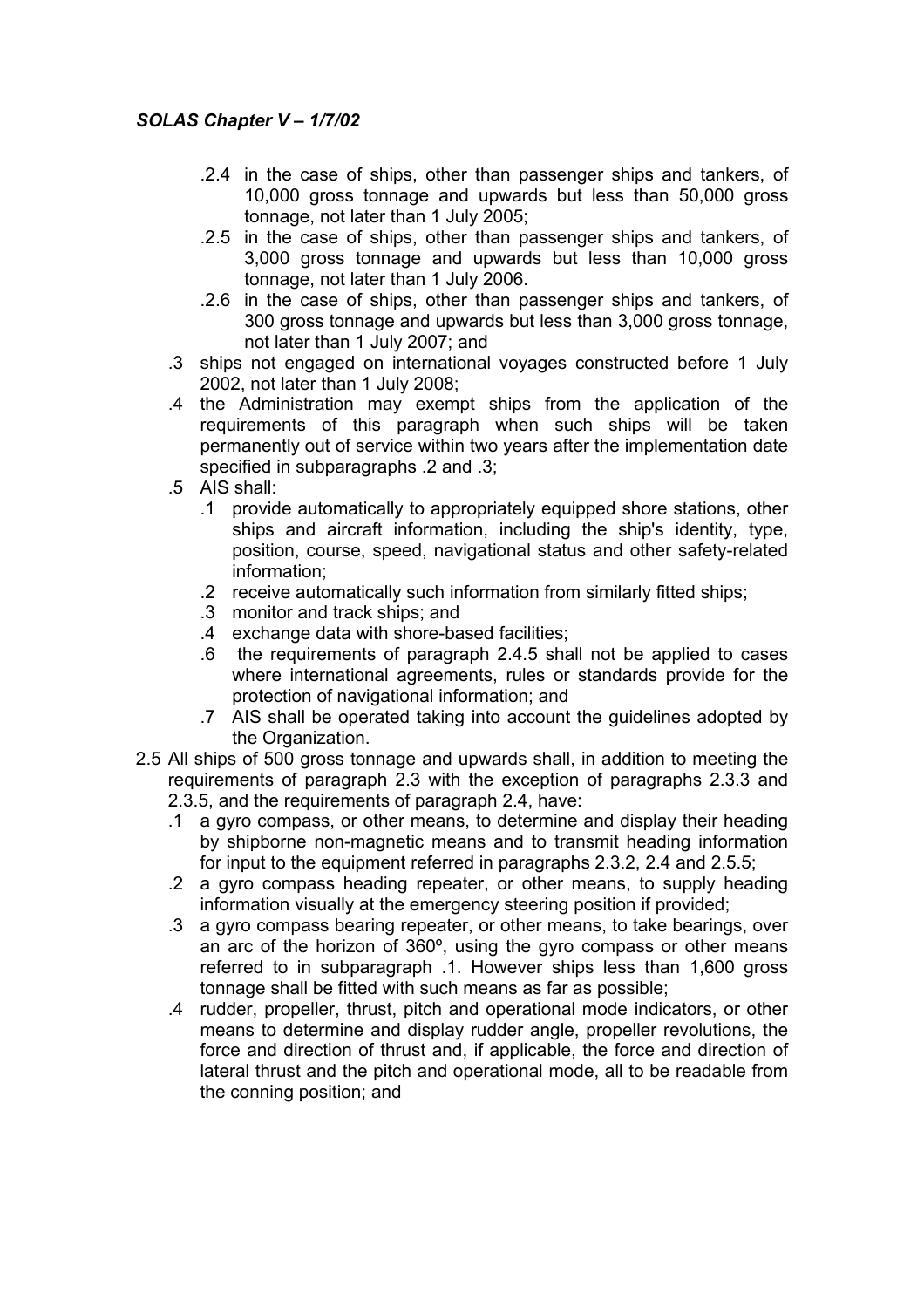- .5 an automatic tracking aid, or other means, to plot automatically the range and bearing of other targets to determine collision risk.
- 2.6 On all ships of 500 gross tonnage and upwards, failure of one piece of equipment should not reduce the ship's ability to meet the requirements of paragraphs 2.1.1, 2.1.2 and 2.1.4.
- 2.7 All ships of 3000 gross tonnage and upwards shall, in addition to meeting the requirements of paragraph 2.5, have:
	- .1 a 3 GHz radar or where considered appropriate by the Administration a second 9 GHz radar, or other means to determine and display the range and bearing of other surface craft, obstructions, buoys, shorelines and navigational marks to assist in navigation and in collision avoidance, which are functionally independent of those referred to in paragraph 2.3.2; and
	- .2 a second automatic tracking aid, or other means to plot automatically the range and bearing of other targets to determine collision risk which are functionally independent of those referred to in paragraph 2.5.5.
- 2.8 All ships of 10,000 gross tonnage and upwards shall, in addition to meeting the requirements of paragraph 2.7 with the exception of paragraph 2.7.2, have:
	- .1 an automatic radar plotting aid, or other means, to plot automatically the range and bearing of at least 20 other targets, connected to a device to indicate speed and distance through the water, to determine collision risks and simulate a trial manoeuvre; and
	- .2 a heading or track control system, or other means, to automatically control and keep to a heading and/or straight track.
- 2.9 All ships of 50,000 gross tonnage and upwards shall, in addition to meeting the requirements of paragraph 2.8, have:
	- .1 a rate of turn indicator, or other means, to determine and display the rate of turn; and
	- .2 a speed and distance measuring device, or other means, to indicate speed and distance over the ground in the forward and athwartships direction.
	- .3 When "other means" are permitted under this regulation, such means must be approved by Administration in accordance with regulation 18.
	- .4 The navigational equipment and systems referred to in this regulation shall be so installed, tested and maintained as to minimize malfunction.
	- .5 Navigational equipment and systems offering alternative modes of operation shall indicate the actual mode of use.
	- .6 Integrated bridge systems\* shall be so arranged that failure of one subsystem is brought to immediate attention of the officer in charge of the navigational watch by audible and visual alarms, and does not cause failure to any other sub-system. In case of failure in one part of an integrated navigational system,\*\* it shall be possible to operate each other individual item of equipment or part of the system separately.

<sup>\*</sup> Refer to resolution MSC.64(67), annex 1 - Performance standard for Integrated bridge systems.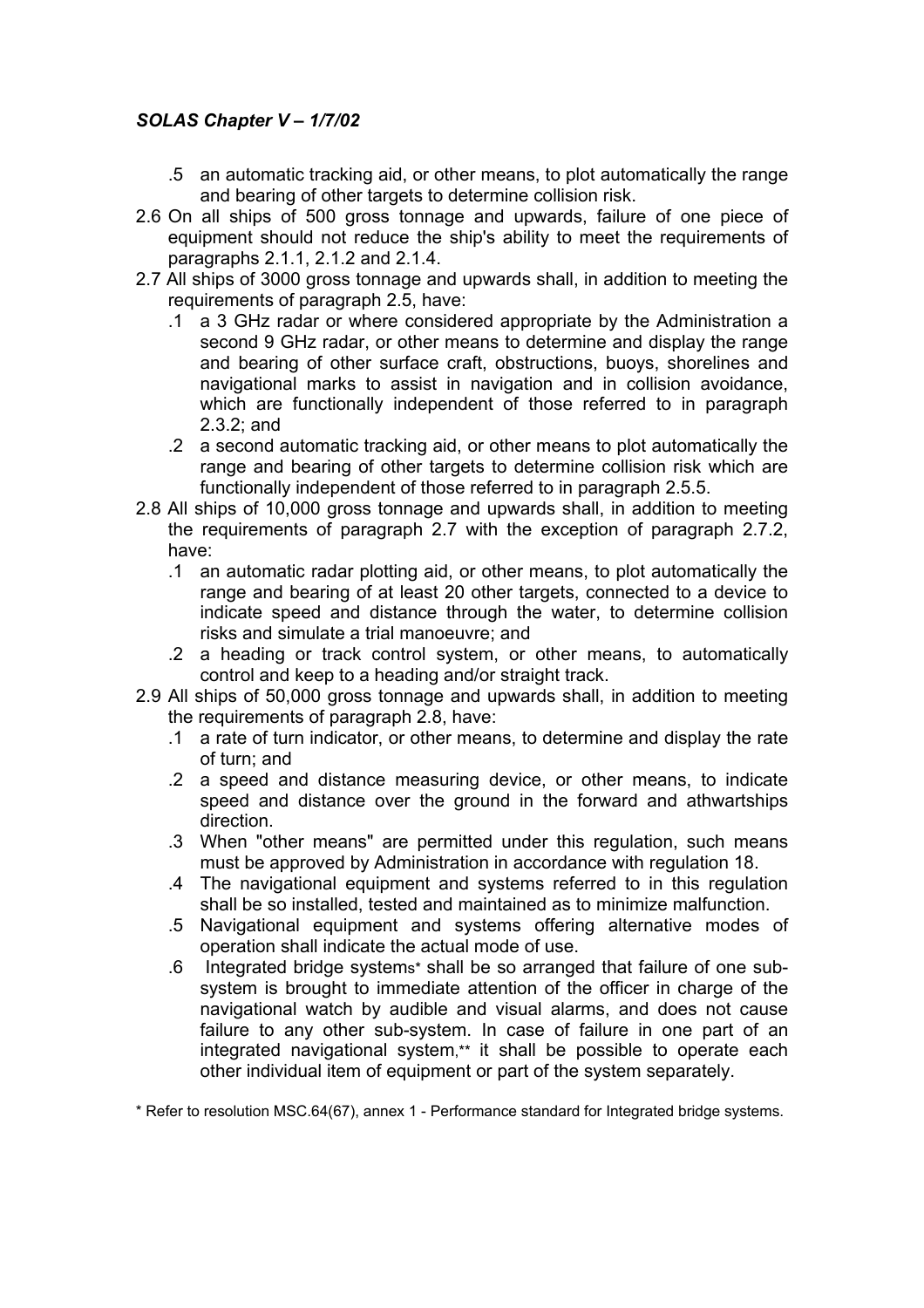\*\* Refer to resolution MSC.86(70), annex 3 - Performance standard for Integrated navigational systems.

### **REGULATION 20 - Voyage data recorders**

- 1 To assist in casualty investigations, ships, when engaged on international voyages, subject to the provisions of regulation 1.4, shall be fitted with a voyage data recorder (VDR) as follows:
	- .1 passenger ships constructed on or after 1 July 2002;
	- .2 ro-ro passenger ships constructed before 1 July 2002 not later than the first survey on or after 1 July 2002;
	- .3 passenger ships other than ro-ro passenger ships constructed before 1 July 2002 not later than 1 January 2004; and
	- .4 ships, other than passenger ships, of 3,000 gross tonnage and upwards constructed on or after 1 July 2002.
- 2 Administrations may exempt ships, other than ro-ro passenger ships, constructed before 1 July 2002 from being fitted with a VDR where it can be demonstrated that interfacing a VDR with the existing equipment on the ship is unreasonable and impracticable.

### **REGULATION 21 - International Code of Signals**

All ships which, in accordance with the present Convention, are required to carry a radio installation shall carry the International Code of Signals as may be amended by the Organization. The Code shall also be carried by any other ship which, in the opinion of the Administration, has a need to use it.

### **REGULATION 22 - Navigation bridge visibility**

- 1 Ships of not less than 45 m in length as defined in regulation III/3.12, constructed on or after 1 July 1998, shall meet the following requirements:
	- .1 The view of the sea surface from the conning position shall not be obscured by more than two ship lengths, or 500 m, whichever is the less, forward of the bow to 10° on either side under all conditions of draught, trim and deck cargo:
	- .2 No blind sector caused by cargo, cargo gear or other obstructions outside of the wheelhouse forward of the beam which obstructs the view of the sea surface as seen from the conning position, shall exceed 10°. The total arc of blind sectors shall not exceed 20°. The clear sectors between blind sectors shall be at least 5°. However, in the view described in .1, each individual blind sector shall not exceed 5°;
	- .3 The horizontal field of vision from the conning position shall extend over an arc of not less than 225°, that is from right ahead to not less than 22.5°, abaft the beam on either side of the ship;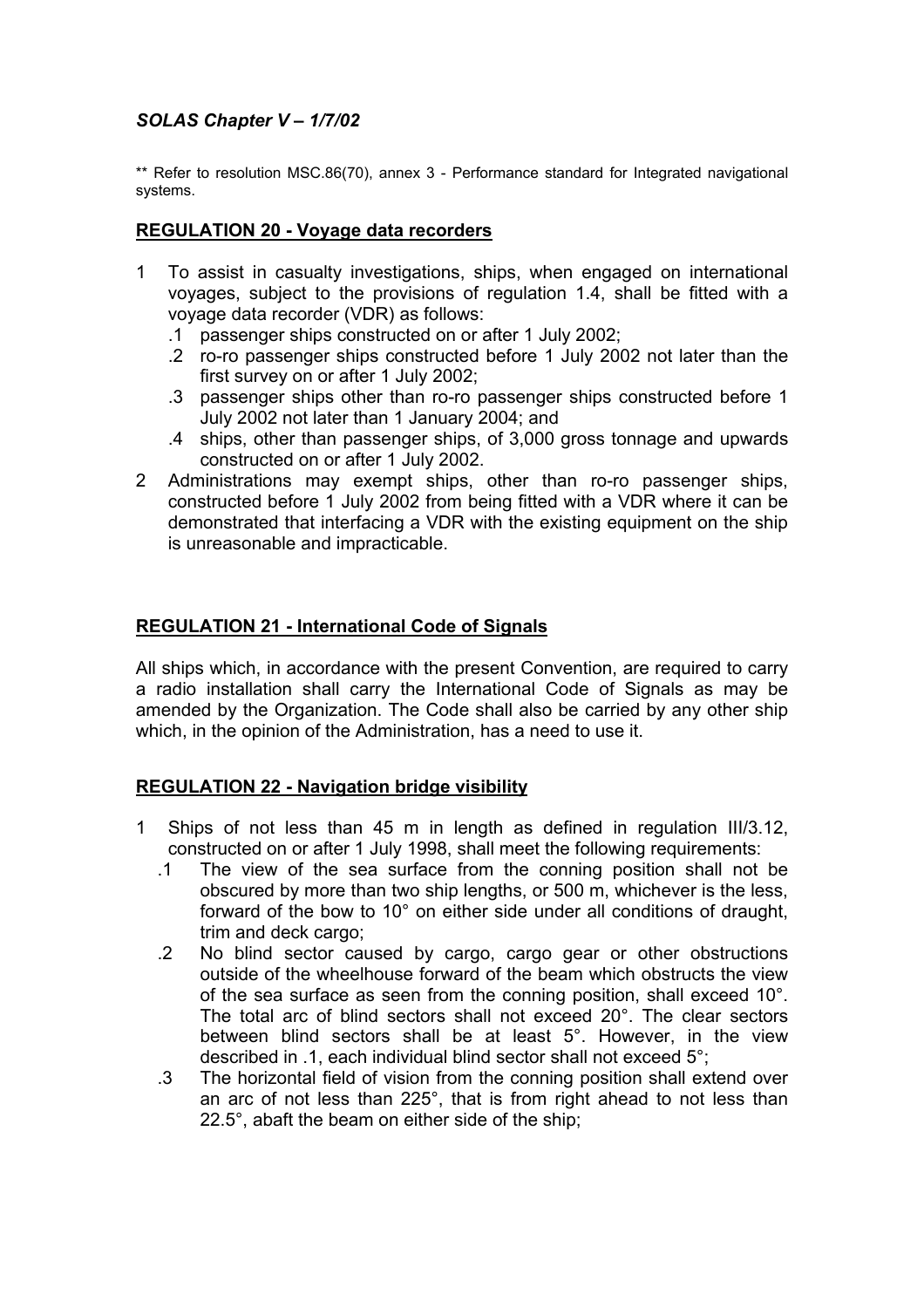- .4 From each bridge wing the horizontal field of vision shall extend over an arc at least 225°, that is from at least 45° on the opposite bow through right ahead and then from right ahead to right astern through 180° on the same side of the ship;
- .5 From the main steering position the horizontal field of vision shall extend over an arc from right ahead to at least 60° on each side of the ship;
- .6 The ship's side shall be visible from the bridge wing;
- .7 The height of the lower edge of the navigation bridge front windows above the bridge deck shall be kept as low as possible. In no case shall the lower edge present an obstruction to the forward view as described in this regulation;
- .8 The upper edge of the navigation bridge front windows shall allow a forward view of the horizon, for a person with a height of eye of 1,800 mm above the bridge deck at the conning position, when the ship is pitching in heavy seas. The Administration, if satisfied that a 1,800 mm height of eye is unreasonable and impractical, may allow reduction of the height of eye but not less than 1,600 mm;
- .9 Windows shall meet the following requirements:
	- .9.1 To help avoid reflections, the bridge front windows shall be inclined from the vertical plane top out, at an angle of not less than 10° and not more than 25°.
	- .9.2 Framing between navigation bridge windows shall be kept to a minimum and not be installed immediately forward of any workstation.
	- .9.3 Polarized and tinted windows shall not be fitted.
	- .9.4 A clear view through at least two of the navigation bridge front windows and, depending on the bridge configuration, an additional number of clear-view windows shall be provided at all times, regardless of weather conditions.
- 2 Ships constructed before 1 July 1998 shall, where practicable, meet the requirements of paragraphs 1.1 and 1.2. However, structural alterations or additional equipment need not be required.
- 3 On ships of unconventional design which, in the opinion of the Administration, cannot comply with this regulation, arrangements shall be provided to achieve a level of visibility that is as near as practical to that prescribed in this regulation.

### **REGULATION 23 - Pilot transfer arrangements**

### **1 Application**

- 1.1 Ships engaged on voyages in the course of which pilots are likely to be employed shall be provided with pilot transfer arrangements.
- 1.2 Equipment and arrangements for pilot transfer which are installed on or after 1 January 1994 shall comply with the requirements of this regulation, and due regard shall be paid to the standards adopted by the Organization\*.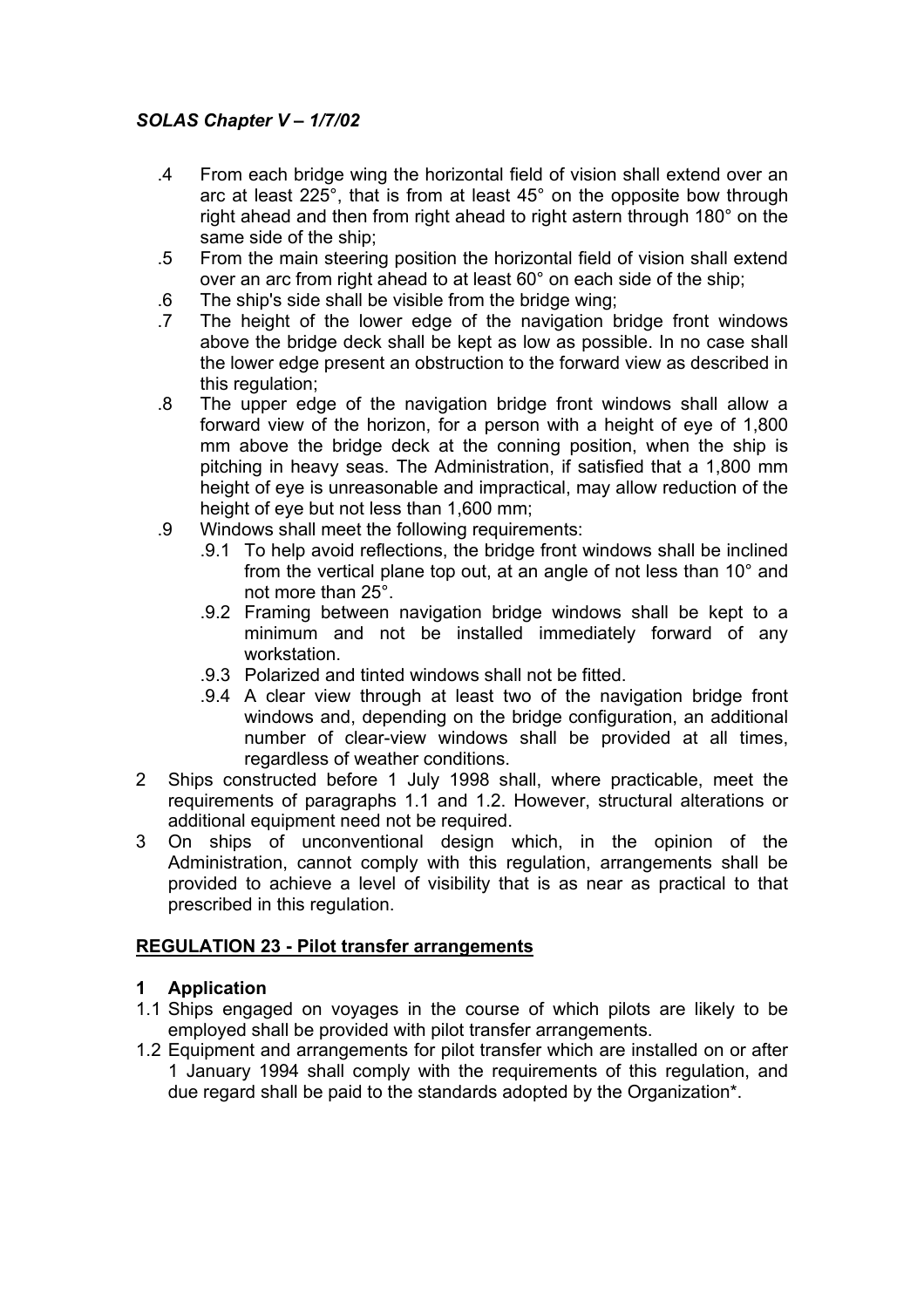- 1.3 Equipments and arrangements for pilot transfer which are provided on ships before 1 January 1994 shall at least comply with the requirements of regulation 17 of the International Convention for the Safety of Life at Sea, 1974 in force prior to that date, and due regard shall be paid to the standards adopted by the Organization prior to that date.
- 1.4 Equipment and arrangements which are replaced after 1 January 1994 shall, in so far as is reasonable and practicable, comply with the requirements of this regulation.

### **2 General**

- 2.1 All arrangements used for pilot transfer shall efficiently fulfill their purpose of enabling pilots to embark and disembark safely. The appliances shall be kept clean, properly maintained and stowed and shall be regularly inspected to ensure that they are safe to use. They shall be used solely for the embarkation and disembarkation of personnel.
- 2.2 The rigging of the pilot transfer arrangements and the embarkation of a pilot shall be supervised by a responsible officer having means of communication with the navigation bridge who shall also arrange for the escort of the pilot by a safe route to and from the navigation bridge. Personnel engaged in rigging and operating any mechanical equipment shall be instructed in the safe procedures to be adopted and the equipment shall be tested prior to use.

### **3 Transfer arrangements**

- 3.1 Arrangements shall be provided to enable the pilot to embark and disembark safely on either side of the ship.
- 3.2 In all ships where the distance from sea level to the point of access to, or egress from, the ship exceeds 9 m, and when it is intended to embark and disembark pilots by means of the accommodation ladder, or by means of mechanical pilot hoists or other equally safe and convenient means in conjunction with a pilot ladder, the ship shall carry such equipment on each side, unless the equipment is capable of being transferred for use on either side.
- 3.3 Safe and convenient access to, and egress from, the ship shall be provided by either:
	- .1 a pilot ladder requiring a climb of not less than 1.5 m and not more than 9 m above the surface of the water so positioned and secured that:
		- .1.1 it is clear of any possible discharges from the ship;
		- .1.2 it is within the parallel body length of the ship and, as far as is practicable, within the mid-ship half length of the ship;
		- .1.3 each step rests firmly against the ship's side; where constructional features, such as rubbing bands, would prevent the implementation of this provision, special arrangements shall, to the satisfaction of the Administration, be made to ensure that persons are able to embark and disembark safely;
		- .1.4 the single length of pilot ladder is capable of reaching the water from the point of access to, or egress from, the ship and due allowance is made for all conditions of loading and trim of the ship,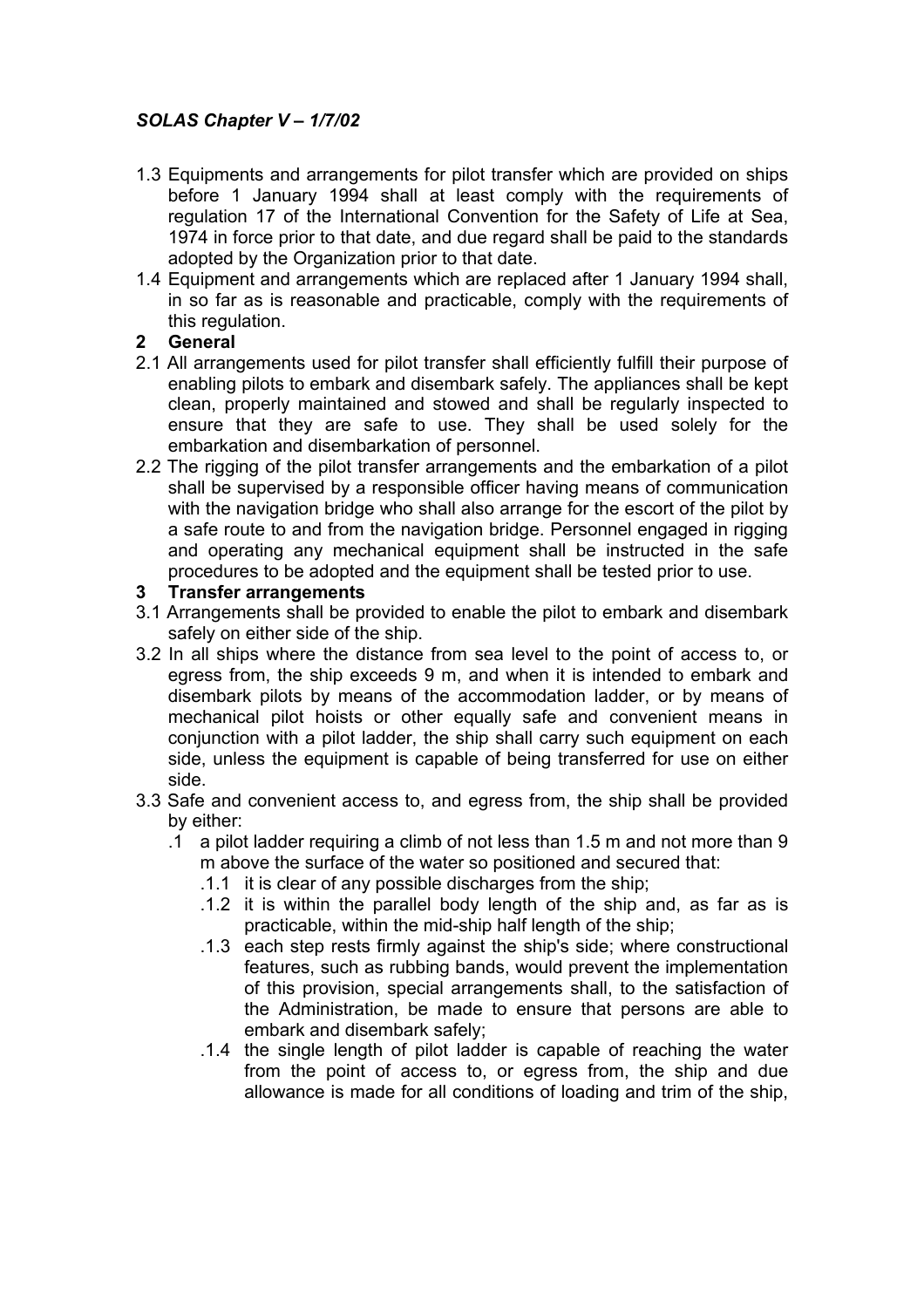and for an adverse list of 15°; the securing strong point, shackles and securing ropes shall be at least as strong as the side ropes;

- .2 an accommodation ladder in conjunction with the pilot ladder, or other equally safe and convenient means, whenever the distance from the surface of the water to the point of access to the ship is more than 9 m. The accommodation ladder shall be sited leading aft. When in use, the lower end of the accommodation ladder shall rest firmly against the ship's side within the parallel body length of the ship and, as far as is practicable, within the mid-ship half length and clear of all discharges; or
- .3 a mechanical pilot hoist so located that it is within the parallel body length of the ship and, as far as is practicable, within the mid-ship half length of the ship and clear of all discharges.

### **4 Access to the ship's deck**

- 4.1 Means shall be provided to ensure safe, convenient and unobstructed passage for any person embarking on, or disembarking from, the ship between the head of the pilot ladder, or of any accommodation ladder or other appliance, and the ship's deck. Where such passage is by means of:
	- .1 a gateway in the rails or bulwark, adequate handholds shall be provided;
	- .2 a bulwark ladder, two handhold stanchions rigidly secures to the ship's structure at or near their bases and at higher points shall be fitted. The bulwark ladder shall be securely attached to the ship to prevent overturning.

### **5 Shipside doors**

Shipside doors used for pilot transfer shall not open outwards.

#### **6 Mechanical pilot hoists**

- 6.1 The mechanical pilot hoist and its ancillary equipment shall be of a type approved by the Administration. The pilot hoist shall be designed to operate as a moving ladder to lift and lower one person on the side of the ship, or as a platform to lift and lower one or more persons on the side of the ship. It shall be of such design and construction as to ensure that the pilot can be embarked and disembarked in a safe manner, including a safe access from the hoist to the deck and vice versa. Such access shall be gained directly by a platform securely guarded by handrails.
- 6.2 Efficient hand gear shall be provided to lower or recover the person or persons carried, and kept ready for use in the event of power failure.
- 6.3 The hoist shall be securely attached to the structure of the ship. Attachment shall not be solely by means of the ship's side rails. Proper and strong attachment points shall be provided for hoists of the portable type on each side of the ship.
- 6.4 If belting is fitted in the way of the hoist position, such belting shall be cut back sufficiently to allow the hoist to operate against the ship's side.
- 6.5 A pilot ladder shall be rigged adjacent to the hoist and available for immediate use so that access to it is available from the hoist at any point of its travel. The pilot ladder shall be capable of reaching the sea level from its own point of access to the ship.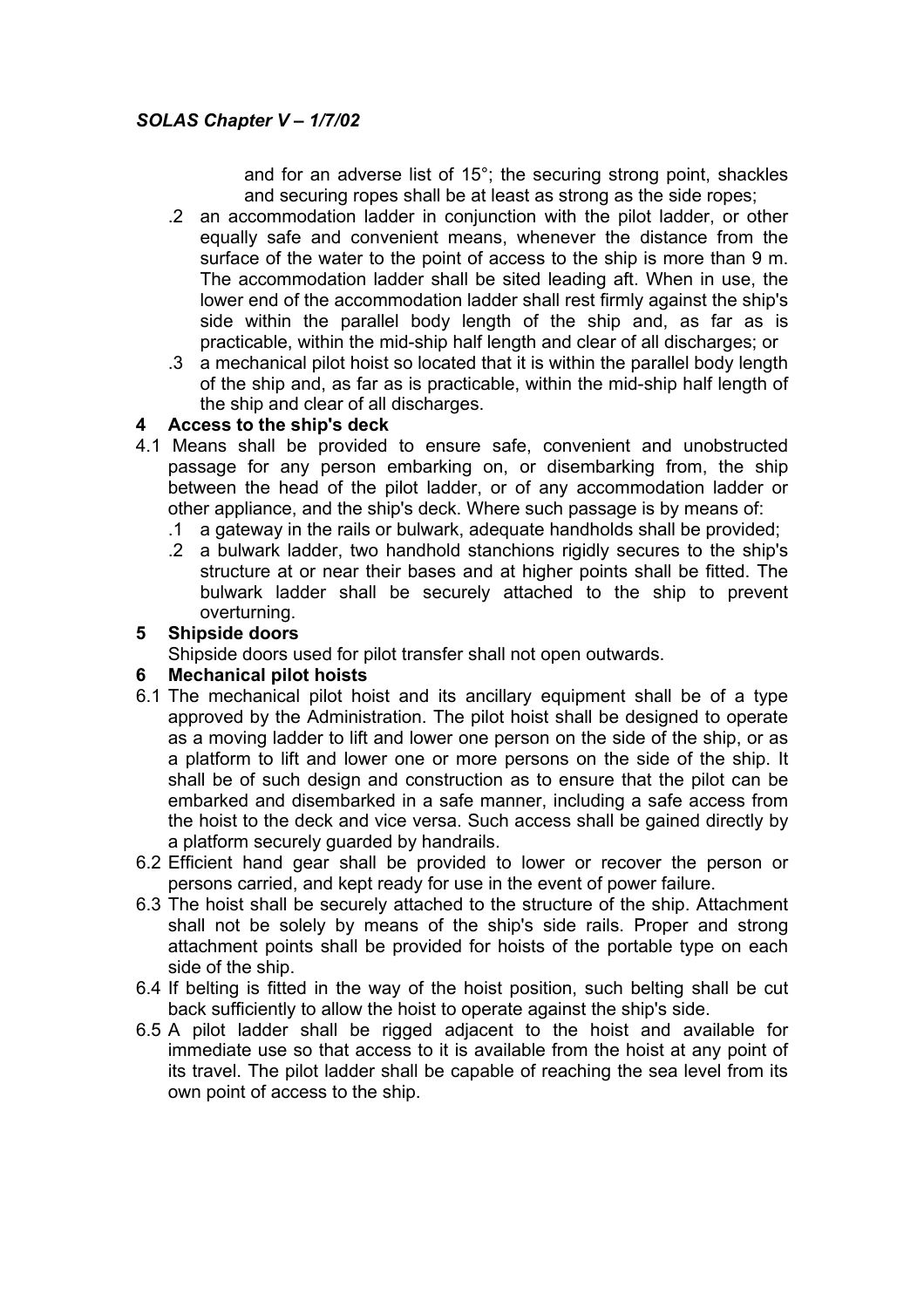- 6.6 The position on the ship's side where the hoist will be lowered shall be indicated.
- 6.7 An adequate protected stowage position shall be provided for the portable hoist. In very cold weather, to avoid the danger of ice formation, the portable hoist shall not be rigged until its use is imminent.

### **7 Associated equipment**

- 7.1 The following associated equipment shall be kept at hand ready for immediate use when persons are being transferred;
	- .1 two man-ropes of not less than 28 mm in diameter properly secured to the ship if required by the pilot;
	- .2 a lifebuoy equipped with a self-igniting light;
	- .3 a heaving line.
- 7.2 When required by paragraph 4, stanchions and bulwark ladders shall be provided.

### **8 Lighting**

Adequate lighting shall be provided to illuminate the transfer arrangements overside, the position on deck where a person embarks or disembarks and the controls of the mechanical pilot hoist.

### **REGULATION 24 - Use of heading and/or track control systems**

- 1 In areas of high traffic density, in conditions of restricted visibility and in all other hazardous navigational situations where heading and/or track control systems are in use, it shall be possible to establish manual control of the ship's steering immediately.
- 2 In circumstances as above, the officer in charge of the navigational watch shall have available without delay the services of a qualified helmsperson who shall be ready at all times to take over steering control.
- 3 The change-over from automatic to manual steering and vice versa shall be made by or under the supervision of a responsible officer.
- 4 The manual steering shall be tested after prolonged use of heading and/or track control systems, and before entering areas where navigation demands special caution.

### **REGULATION 25 - Operation of main source of electrical power and steering gear**

In areas where navigation demands special caution, ships shall have more than one steering gear power unit in operation when such units are capable of simultaneous operation.

### **REGULATION 26 - Steering gear: Testing and drills**

1 Within 12 hours before departure, the ship's steering gear shall be checked and tested by the ship's crew. The test procedure shall include, where applicable, the operation of the following: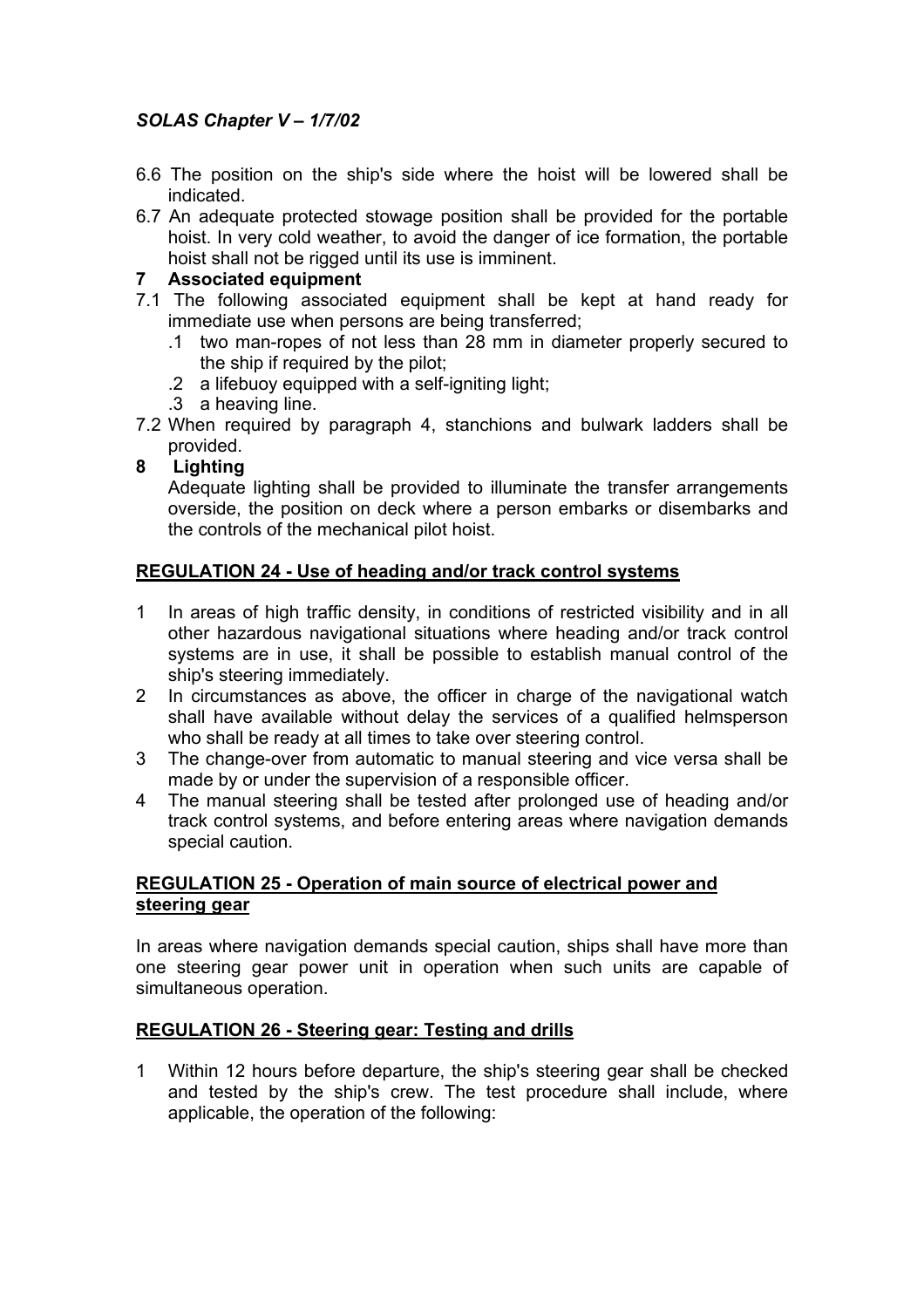- .1 the main steering gear;
- .2 the auxiliary steering gear;
- .3 the remote steering gear control systems;
- .4 the steering positions located on the navigation bridge;
- .5 the emergency power supply;
- .6 the rudder angle indicators in relation to the actual position of the rudder;
- .7 the remote steering gear control system power failure alarms;
- .8 the steering gear power unit failure alarms; and
- .9 automatic isolating arrangements and other automatic equipment.
- 2 The checks and tests shall include:
	- .1 the full movement of the rudder according to the required capabilities of the steering gear;
	- .2 a visual inspection for the steering gear and its connecting linkage; and
	- .3 the operation of the means of communication between the navigation bridge and steering gear compartment.
- 3.1 Simple operating instructions with a block diagram showing the change-over procedures for remote steering gear control systems and steering gear power units shall be permanently displayed on the navigation bridge and in the steering compartment.
- 3.2 All ships' officers concerned with the operation and/or maintenance of steering gear shall be familiar with the operation of the steering systems fitted on the ship and with the procedures for changing from one system to another.
- 4 In addition to the routine checks and tests prescribed in paragraphs 1 and 2, emergency steering drills shall take place at least once every three months in order to practice emergency steering procedures. These drills shall include direct control within the steering gear compartment, the communications procedure with the navigation bridge and, where applicable the operation of alternative power supplies.
- 5 The Administration may waive the requirements to carry out the checks and tests prescribed in paragraphs 1 and 2 for ships which regularly engage on voyages of short duration. Such ships shall carry out these checks and tests at least once every week.
- 6 The date upon which the checks and tests prescribed in paragraphs 1 and 2 are carried out and the date and details of emergency steering drills carried out under paragraph 4, shall be recorded.

### **REGULATION 27 - Nautical charts and nautical publications**

Nautical charts and nautical publications, such as sailing directions, lists of lights, notices to mariners, tide tables and all other nautical publications necessary for the intended voyage, shall be adequate and up to date.

## **REGULATION 28 - Records of navigational activities**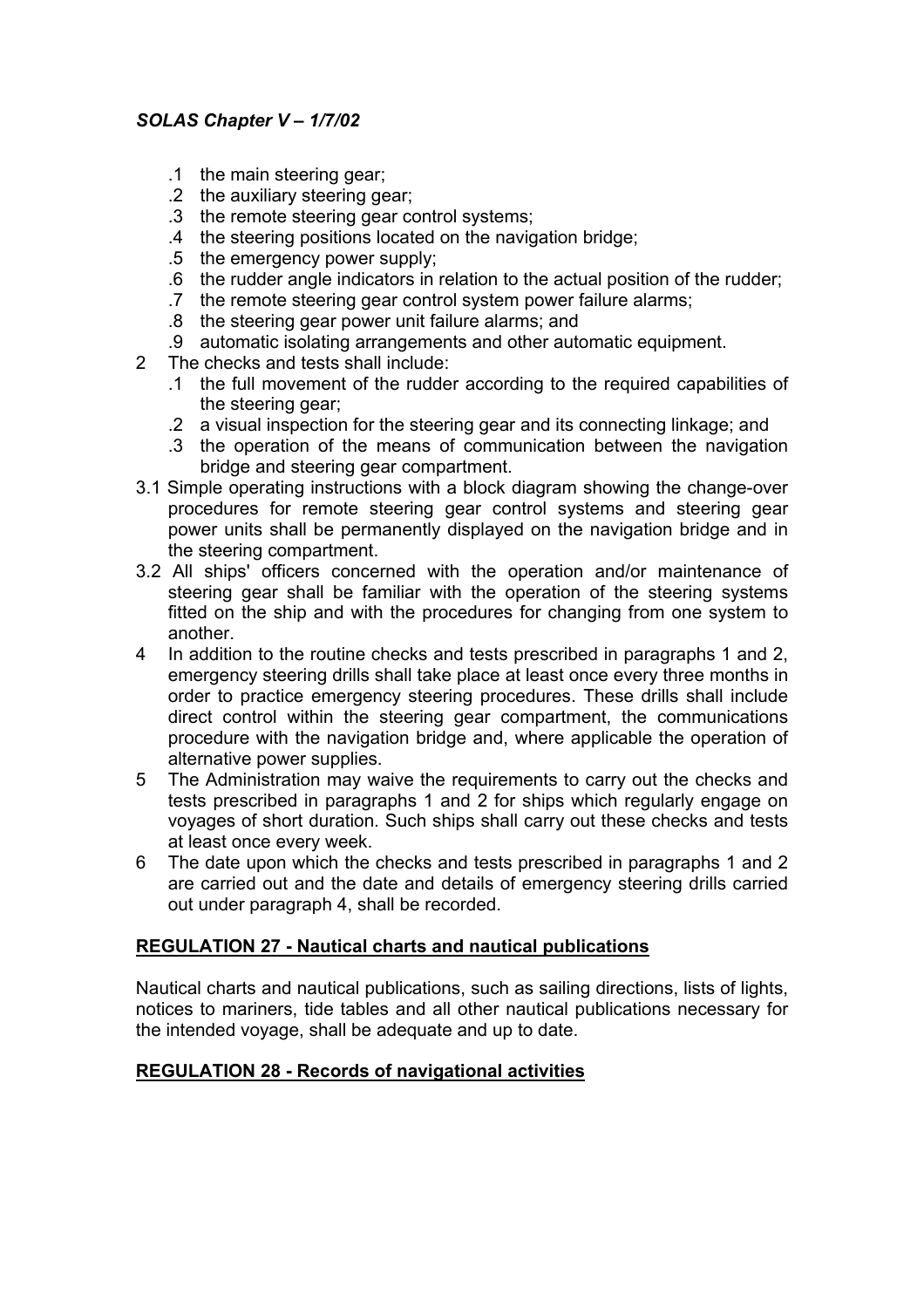All ships engaged on international voyages shall keep on board a record of navigational activities and incidents which are of importance to safety of navigation and which must contain sufficient detail to restore a complete record of the voyage, taking into account the recommendations adopted by the Organization. When such information is not maintained in the ship's log book, it shall be maintained in another form approved by the Administration.

#### **REGULATION 29 - Life-saving signals to be used by ships, aircraft or persons in distress**

An illustrated table describing the life-saving signals\* shall be readily available to the officer of the watch of every ship to which this chapter applies. The signals shall be used by ships or persons in distress when communicating with lifesaving stations, maritime rescue units and aircraft engaged in search and rescue operations.

\* Such life-saving signals are described in the International Aeronautical and Maritime Search and Rescue Manual (IAMSAR) Vol.III, Mobile Facilities and illustrated in the International Code of Signals, as amended pursuant to resolution A.80(IV).

#### **REGULATION 30 - Operational limitations**

- 1 This regulation applies to all passenger ships to which chapter I applies.
- 2 A list of all limitations on the operation of a passenger ship including exemptions from any of these regulations, restrictions in operating areas, weather restrictions, sea state restrictions, restrictions in permissible loads, trim, speed and any other limitations, whether imposed by the Administration or established during the design or the building stages, shall be compiled before the passenger ship is put in service. The list, together with any necessary explanations, shall be documented in a form acceptable to the Administration, which shall be kept on board readily available to the master. The list shall be kept updated. If the language used is not English or French, the list shall be provided in one of the two languages.

#### **REGULATION 31 - Danger messages**

1 The master of every ship which meets with dangerous ice, a dangerous derelict, or any other direct danger to navigation, or a tropical storm, or encounters sub-freezing air temperatures associated with gale force winds causing severe ice accretion on superstructures, or winds of force 10 or above on the Beaufort scale for which no storm warning has been received, is bound to communicate the information by all means at his disposal to ships in the vicinity, and also to the competent authorities. The form in which the information is sent is not obligatory. It may be transmitted either in plain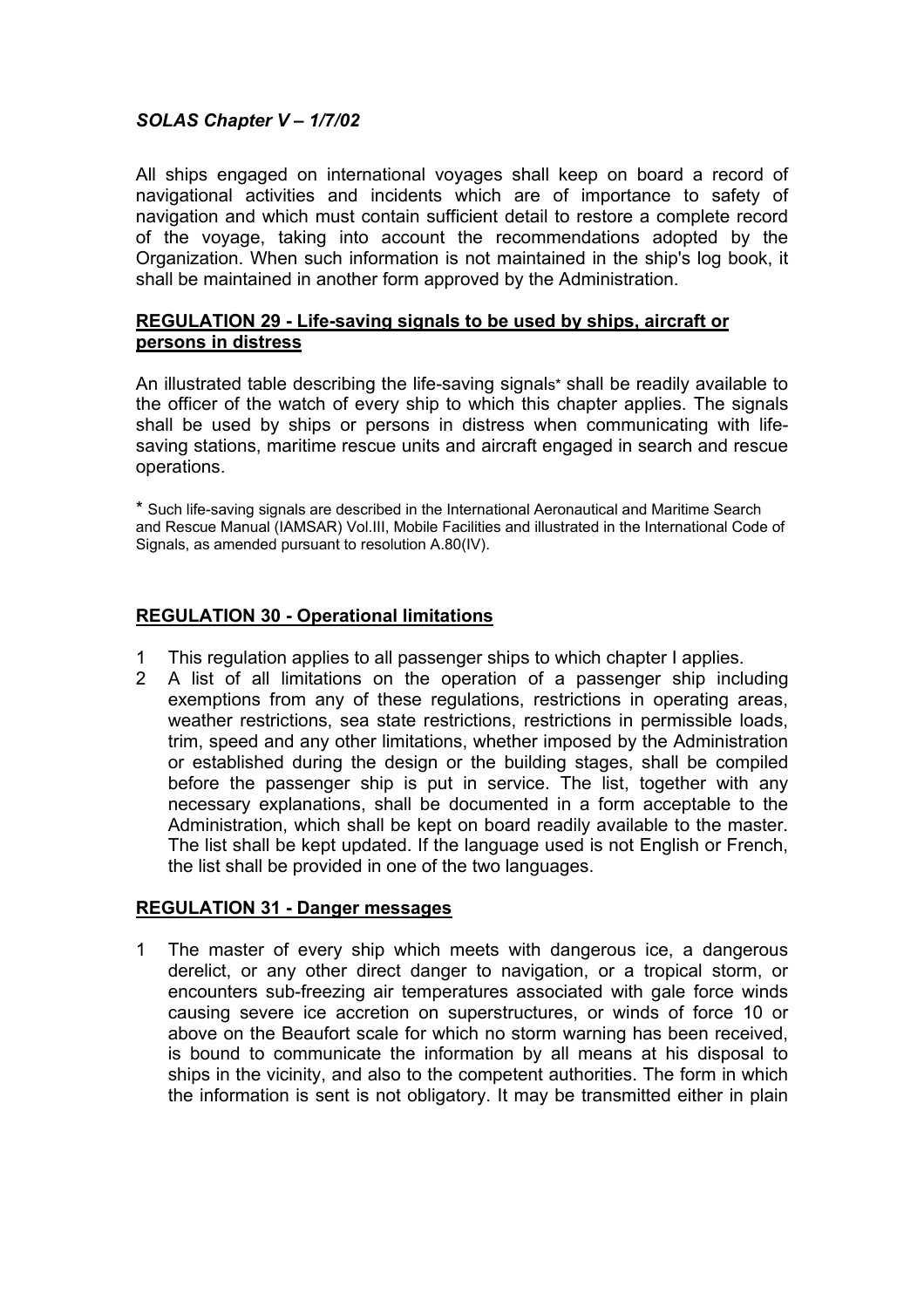language (preferably English) or by means of the International Code of Signals.

- 2 Each Contracting Government will take all steps necessary to ensure that when intelligence of any of the dangers specified in paragraph 1 is received. it will be promptly brought to the knowledge of those concerned and communicated to other interested Governments.
- 3 The transmission of messages respecting the dangers specified is free of cost to the ships concerned.
- 4 All radio messages issued under paragraph 1 shall be preceded by the safety signal, using the procedure as prescribed by the Radio Regulations as defined in regulation IV/2.

### **REGULATION 32 - Information required in danger messages**

The following information is required in danger messages:

- Ice, derelicts and other direct dangers to navigation:
	- .1 The kind of ice, derelict or danger observed.
	- .2 The position of the ice, derelict or danger when last observed.
	- .3 The time and date (Universal Co-ordinated Time) when the danger was last observed.
- 2 Tropical cyclones (storms)
	- .1 A statement that a tropical cyclone has been encountered. This obligation should be interpreted in a broad spirit, and information transmitted whenever the master has good reason to believe that a tropical cyclone is developing or exists in the neighborhood.
	- .2 Time, date (Universal Co-ordinated Time) and position of ship when the observation was taken.
	- .3 As much of the following information as is practicable should be included in the message:

- barometric pressure, preferably corrected (stating millibars, millimetres, or inches, and whether corrected or uncorrected);

- barometric tendency (the change in barometric pressure during the past three hours);

- true wind direction;- wind force (Beaufort scale);

- state of the sea (smooth, moderate, rough, high);

- swell (slight, moderate, heavy) and the true direction from which it comes. Period or length of swell (short, average, long) would also be of value;

- true course and speed of ship.

#### **Subsequent observations**

- 3 When a master has reported a tropical cyclone or other dangerous storm, it is desirable but not obligatory, that further observations be made and transmitted hourly, if practicable, but in any case at intervals of not more than 3 hours, so long as the ship remains under the influence of the storm.
- 4 Winds of force 10 or above on the Beaufort scale for which no storm warning has been received. This is intended to deal with storms other than the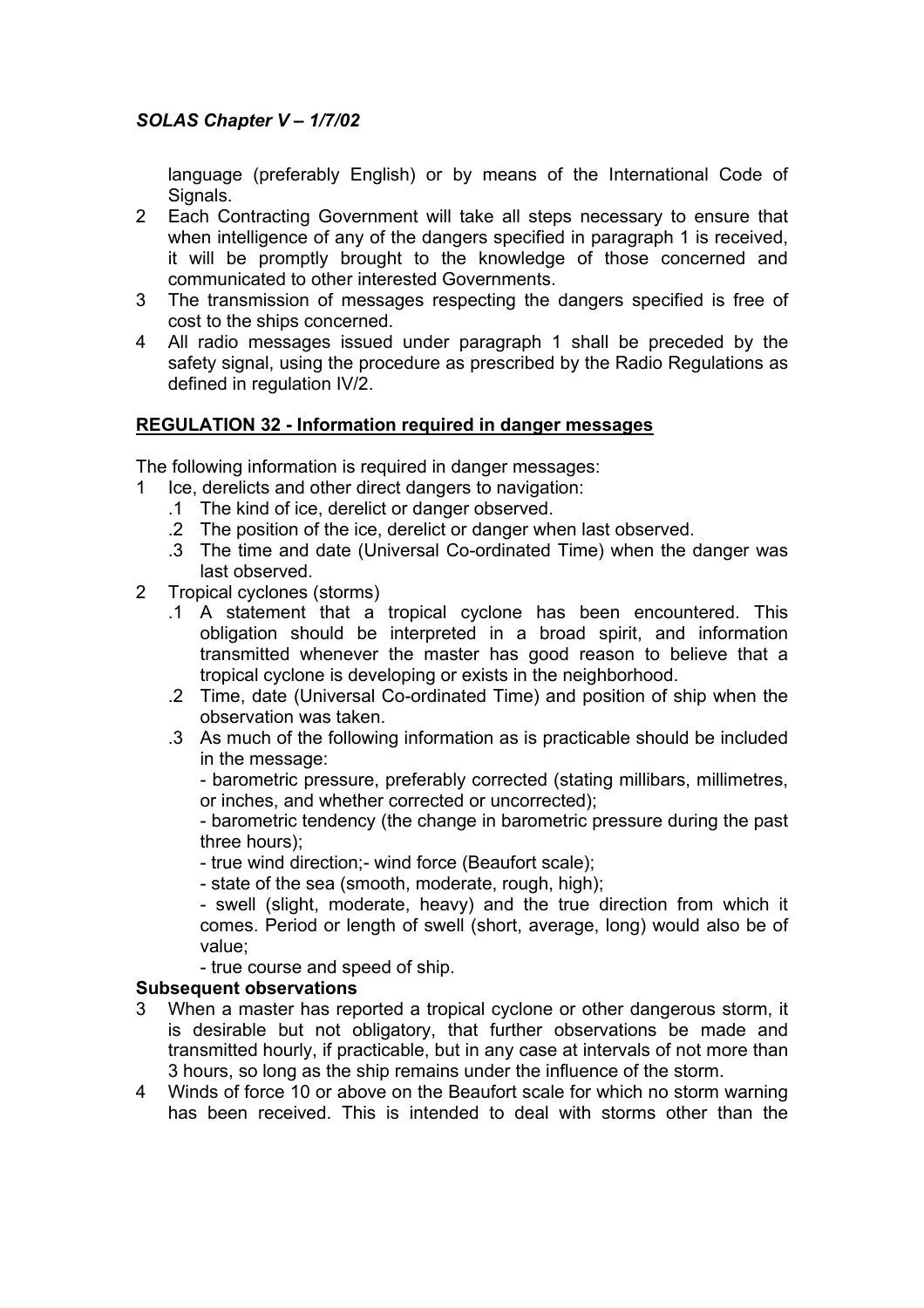tropical cyclones referred to in paragraph 2; when such a storm is encountered, the message should contain similar information to that listed under the paragraph but excluding the details concerning sea and swell.

- 5 Sub-freezing air temperatures associated with gale force winds causing severe ice accretion on superstructures:
	- .1 Time and date (Universal Co-ordinated Time).
	- .2 Air temperature.
	- .3 Sea temperature (if practicable).
	- .4 Wind force and direction.

#### **REGULATION 33 - Distress messages: Obligations and procedures**

- 1 The master of a ship at sea which is in a position to be able to provide assistance on receiving a signal from any source that persons are in distress at sea, is bound to proceed with all speed to their assistance, if possible informing them or the search and rescue service that the ship is doing so. If the ship receiving the distress alert is unable or, in the special circumstances of the case, considers it unreasonable or unnecessary to proceed to their assistance, the master must enter in the log-book the reason for failing to proceed to the assistance of the persons in distress, taking into account the recommendation of the Organization, to inform the appropriate search and rescue service accordingly.
- 2 The master of a ship in distress or the search and rescue service concerned, after consultation, so far as may be possible, with the masters of ships which answer the distress alert, has the right to requisition one or more of those ships as the master of the ship in distress or the search and rescue service considers best able to render assistance, and it shall be the duty of the master or masters of the ship or ships requisitioned to comply with the requisition by continuing to proceed with all speed to the assistance of persons in distress.
- 3 Masters of ships shall be released from the obligation imposed by paragraph 1 on learning that their ships have not been requisitioned and that one or more other ships have been requisitioned and are complying with the requisition. This decision shall, if possible be communicated to the other requisitioned ships and to the search and rescue service.
- 4 The master of a ship shall be released from the obligation imposed by paragraph 1 and, if his ship has been requisitioned, from the obligation imposed by paragraph 2 on being informed by the persons in distress or by the search and rescue service or by the master of another ship which has reached such persons that assistance is no longer necessary.
- 5 The provisions of this regulation do not prejudice the Convention for the Unification of Certain Rules of Law Relating to Assistance and Salvage at Sea, signed at Brussels on 23 September 1910, particularly the obligation to render assistance imposed by article 11 of that Convention.\*

\* International Convention on Salvage 1989 done at London on 28 April 1989 entered into force on 14 July 1996.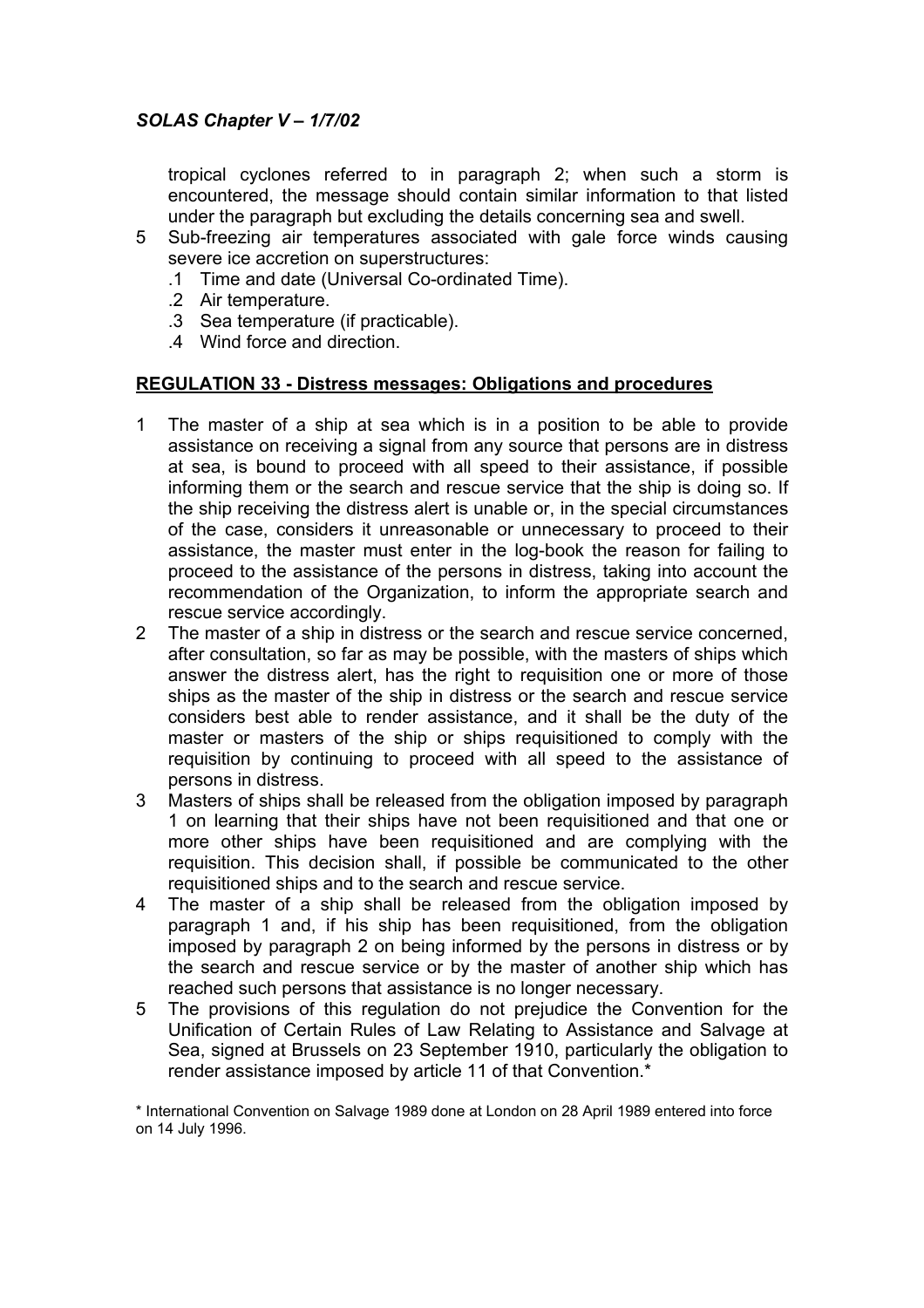#### **REGULATION 34 - Safe navigation and avoidance of dangerous situations**

- 1 Prior to proceeding to sea, the master shall ensure that the intended voyage has been planned using the appropriate nautical charts and nautical publications for the area concerned, taking into account the guidelines and recommendations developed by the Organization.\*
- 2 The voyage plan shall identify a route which:
	- .1 takes into account any relevant ships' routeing systems;
	- .2 ensures sufficient sea room for the safe passage of the ship throughout the voyage;
	- .3 anticipates all known navigational hazards and adverse weather conditions; and
	- .4 takes into account the marine environmental protection measures that apply, and avoids as far as possible actions and activities which could cause damage to the environment.
- 3 The owner, the charterer, or the company, as defined in regulation IX/1, operating the ship or any other person, shall not prevent or restrict the master of the ship from taking or executing any decision which, in the master's professional judgement, is necessary for safe navigation and protection of the marine environment.

\* Refer to the Guidelines for Voyage Planning, adopted by the Organization by resolution A.893(21).

### **REGULATION 35 - Misuse of distress signals**

The use of an international distress signal, except for the purpose of indicating that a person or persons are in distress, and the use of any signal which may be confused with an international distress signal, are prohibited.

# **APPENDIX TO CHAPTER V**

#### **RULES FOR THE MANAGEMENT, OPERATION AND FINANCING OF THE NORTH ATLANTIC ICE PATROL**

- 1 In these Rules:
	- .1 *Ice season* means the annual period between February 15 and July 1.
	- .2 *Region of icebergs guarded by the ice patrol* means the south-eastern, southern and south-western limits of the region of icebergs in the vicinity of the Grand Banks of Newfoundland.
	- .3 *Routes passing through regions of icebergs guarded by the Ice Patrol*  means:
		- .3.1 routes between Atlantic Coast ports of Canada (including inland ports approached from the North Atlantic through the Gut of Canso and Cabot Straits) and ports of Europe, Asia or Africa approached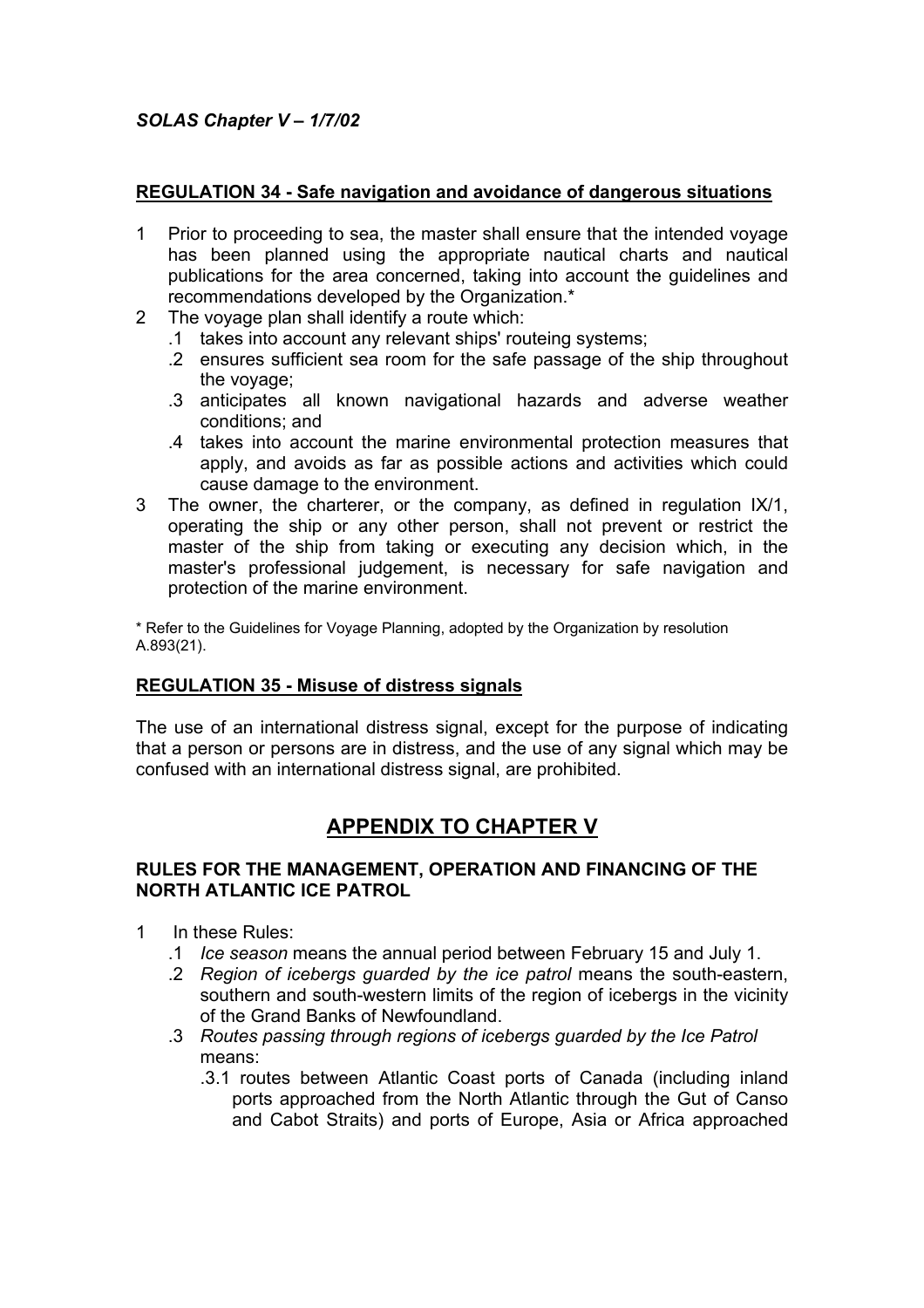from the North Atlantic through or north of the Straits of Gibraltar (except routes which pass south of the extreme limits of ice of all types).

- .3.2 routes via Cape Race, Newfoundland between Atlantic Coast ports of Canada (including inland ports approached from the North Atlantic through the Gut of Canso and Cabot Straits) west of Cape Race, Newfoundland and Atlantic Coast ports of Canada north of Cape Race, Newfoundland.
- .3.3 routes between Atlantic and Gulf Coast ports of the United States of America inland ports approached from the North Atlantic through the Gut of Canso and Cabot straits) and ports of Europe, Asia or Africa approached from the North Atlantic through or north of the Straits of Gibraltar (except routes which pass south of the extreme limits of ice of all types).
- .3.4 routes via Cape Race, Newfoundland between Atlantic and Gulf Coast ports of the United States of America (including inland ports approached from the North Atlantic through the Gut of Canso and Cabot Straits) and Atlantic Coast ports of Canada north of Cape Race, Newfoundland.
- .4 *Extreme limits of ice of all types* in the North Atlantic Ocean is defined by a line connecting the following points: A - 42° 23'.00N, 59° 25'.00W J - 39° 49'.00N, 41° 00'.00W B - 41° 23'.00N, 57° 00'.00W K - 40° 39'.00N, 39° 00'.00W C - 40° 47'.00N, 55° 00'.00W L - 41° 19'.00N, 38° 00'.00W D - 40° 07'.00N, 53° 00'.00W M - 43° 00'.00N, 37° 27'.00W E - 39° 18'.00N, 49° 39'.00W N - 44° 00'.00N, 37° 29'.00W F - 38° 00'.00N, 47° 35'.00W O - 46° 00'.00N, 37° 55'.00W G - 37° 41'.00N, 46° 40'.00W P - 48° 00'.00N, 38° 28'.00W H - 38° 00'.00N, 45° 33'.00W Q - 50° 00'.00N, 39° 07'.00W I - 39° 05'.00N, 43° 00'.00W R - 51° 25'.00N, 39° 45'.00W.
- .5 *Managing and operating* means maintaining, administering and operating the Ice Patrol, including the dissemination of information received therefrom.
- .6 *Contributing Government* means a Contracting Government undertaking to contribute to the costs of the ice patrol service pursuant to these Rules.
- 2 Each Contracting Government specially interested in these services whose ships pass through the region of icebergs during the ice season undertakes to contribute to the Government of the United States of America its proportionate share of the costs for the management and operation of the ice patrol service. The contribution to the Government of the United States of America shall be based on the ratio which the average annual gross tonnage of that contributing Government's ships passing through the region of icebergs guarded by the Ice Patrol during the previous three ice seasons bears to the combined average annual gross tonnage of all ships that passed